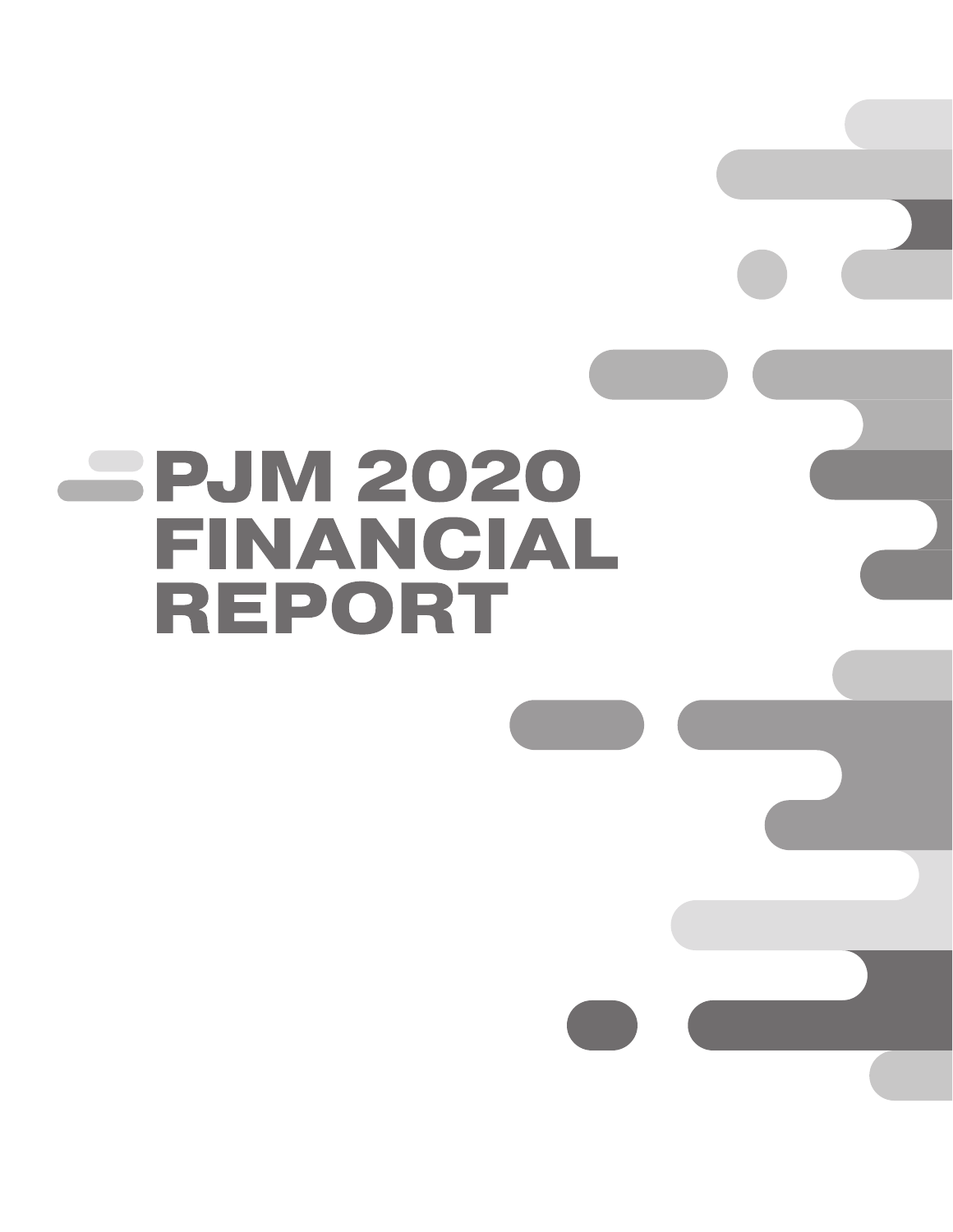# **SPJM 2020 FINANCIAL REPORT**

- **3** Management's Discussion and Analysis
- 11 Management's Responsibility for Financial Reporting
- 12 Report of Independent Auditors
- 13 Consolidated Statements of Financial Position
- 14 Consolidated Statements of Income, Comprehensive Income and Paid-in Capital, Retained Earnings and Accumulated Other Comprehensive Income (Loss)
- 15 Consolidated Statements of Cash Flows
- 16 Notes to the Consolidated Financial Statements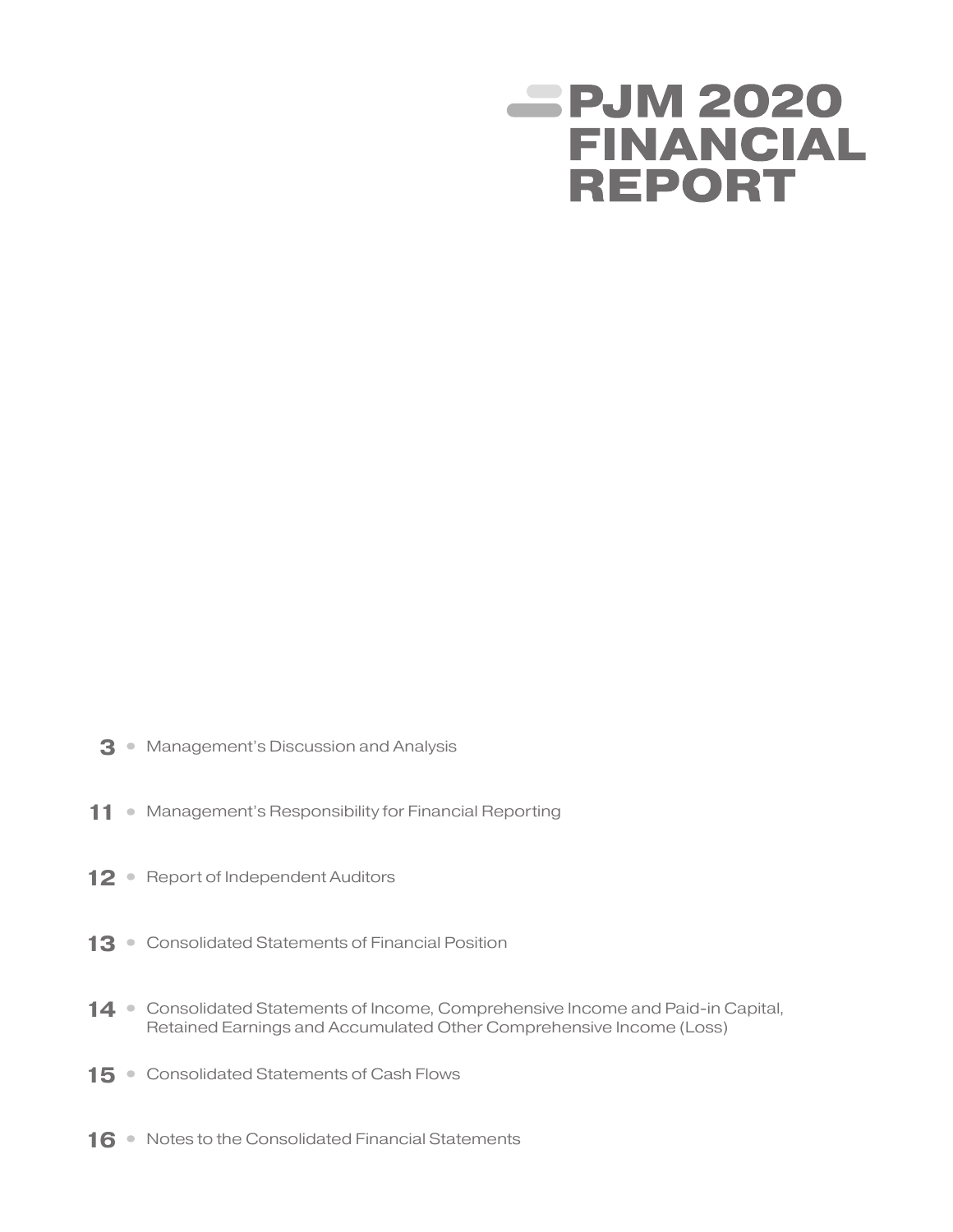# **MANAGEMENT'S DISCUSSION AND ANALYSIS**

#### **FORWARD-LOOKING STATEMENTS**

In addition to the historical information presented throughout this report, there are forward-looking statements that reflect management's expectations for the future. Sometimes the words "estimate," "plan," "expect," "believe" or similar expressions will be used to identify such forward-looking statements. These forward-looking statements are based on current expectations. These statements are not guarantees of future performance and are subject to certain risks and uncertainties.

Many factors could cause actual results to differ materially from these statements. These factors include, but are not limited to, the results of regulatory proceedings, the conditions of the capital markets, interest rates, actuarial assumptions, availability of credit, liquidity and general economic conditions, including those resulting from the COVID-19 pandemic; changes in accounting principles and practices; acts of terrorists; the actions of adjacent control areas and other regional transmission organizations (RTOs); and other operational conditions that could arise on the power system. For a description of these and other factors that may cause actual results to differ, reference is made hereby to PJM Interconnection, L.L.C.'s (PJM or the Company) Consolidated Financial Statements, Notes thereto and other documents filed by the Company from time to time with the Federal Energy Regulatory Commission (FERC).

These forward-looking statements represent PJM's estimates and assumptions only as of the date of this report, and PJM assumes no responsibility to update these forward-looking statements.

#### *Nature of Operations*

The Company currently coordinates a pooled generating capacity of more than 185,378 megawatts (MW) and operates wholesale electricity markets with approximately 1,038 members. PJM enables the delivery of electric power to more than 65 million people in all or parts of Delaware, Illinois, Indiana, Kentucky, Maryland, Michigan, New Jersey, North Carolina, Ohio, Pennsylvania, Tennessee, Virginia, West Virginia and the District of Columbia.

PJM manages a sophisticated regional planning process for generation and transmission expansion to ensure continued reliability of the electric system. Using information technology, PJM provides real-time information to market participants to support their daily transactions and business decision-making. In addition to ensuring the reliable supply of electricity, PJM administers internet-based bid markets in which participants buy and sell day-ahead and spot-market energy, Financial Transmission Rights (FTRs), synchronized reserves and regulation services.

PJM Settlement, Inc. (PJM Settlement) is a wholly owned subsidiary of PJM, organized as a Pennsylvania nonprofit corporation, and is a FERC-regulated entity. PJM Settlement was formed to handle all of the credit, billing and settlement functions for PJM's members' transactions in the PJM markets and for transmission service. PJM Settlement acts as a counterparty to members' pool transactions in the PJM markets. For the pool transactions in the PJM markets, flash title passes through PJM Settlement immediately prior to passing to the ultimate buyer and seller of the product. This arrangement reinforces PJM's authority to continue to net a member's offsetting financial positions in PJM markets for credit and billing purposes, provides clarity in PJM Settlement's legal standing to pursue collection from a bankrupt member, and complies with FERC's recommendation on credit policy requirements for competitive wholesale electricity markets.

PJM Connext, L.L.C. (PJM Connext) is a wholly owned subsidiary of PJM and is not a FERC-regulated entity. PJM Connext was formed to provide service and technology solutions to existing and emerging energy markets, system operators, RTOs and other entities.

PJM Technologies, Inc. (PJM Tech) is a wholly owned subsidiary of PJM Connext and is not a FERC-regulated entity. PJM Tech provides international consulting services including training, program planning and implementation advice regarding development of wholesale electric market design and market rules.

PJM Environmental Information Services, Inc. (PJM EIS) is a wholly owned subsidiary of PJM Connext formed to provide environmental and emissions attributes reporting and tracking services to its subscribers in support of renewable portfolio standards and other disclosure requirements that may be implemented by governmental agencies. PJM EIS is not a FERC-regulated entity.

#### *Tariff Cost Recovery*

PJM recovers its administrative costs through a stated-rate mechanism under the Company's Open Access Transmission Tariff (Tariff). PJM's most recent stated-rate filing was approved by FERC on December 22, 2016, with an effective date of January 1, 2017.

The stated-rate Tariff provided a composite stated rate of 36 cents per megawatt hours (MWh) effective for 2018. Beginning in 2019, the composite stated rate increased, and will continue to increase, by 2.5 percent on the first day of each of the next four calendar years. The composite stated rate will be 41 cents per MWh effective January 1, 2024, and will remain at that level until PJM submits a superseding rate-change filing.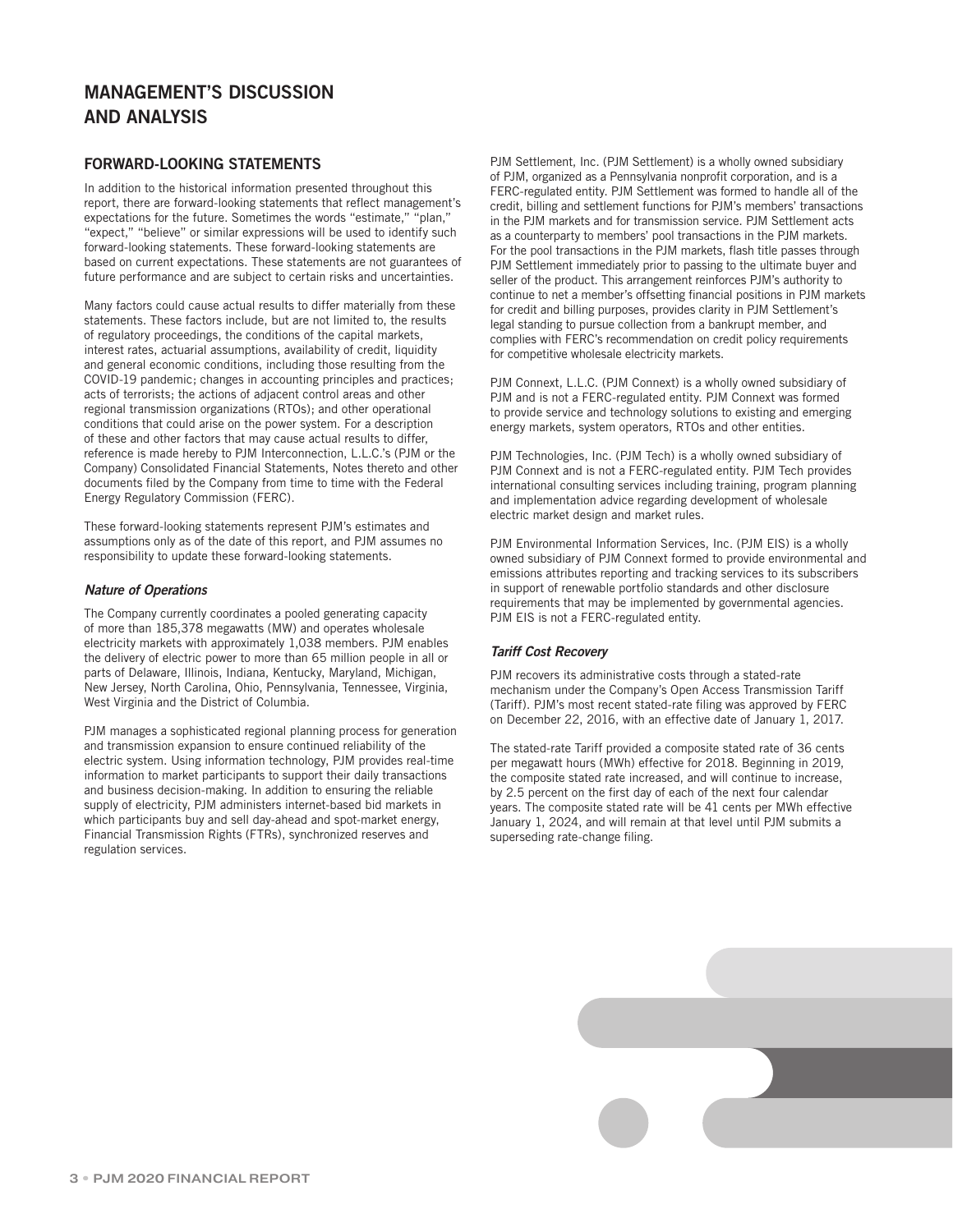#### **SIGNIFICANT ACCOUNTING POLICIES**

Preparation of the financial statements and related disclosures in compliance with generally accepted accounting principles in the United States requires the application of appropriate technical accounting rules and guidance, as well as the use of estimates. PJM's application of those principles involves judgments regarding many factors, which, in and of themselves, could materially affect the financial statements and disclosures. A future change in the assumptions or judgments applied in determining the following matters, among others, could have a material impact on future financial results: revenue recognition; net presentation of member activity; accounting for deferred recovery of pension and postretirement costs; accounting for deferred regulatory liability; benefit plan accounting; fixed asset capitalization; income tax accounting; and study and interconnection activity.

#### *Net Presentation of Member Activity*

The Company has determined that although PJM has flash title to pooled transactions through the wholly owned subsidiary, PJM Settlement, all activity for which PJM Settlement is the central counterparty should be recorded on a net basis. The Company's determination is based on these facts: (1) the member company, not PJM Settlement, is the primary obligor in each transaction; (2) PJM Settlement earns a fixed amount per transaction; and (3) the member company has the credit risk, not PJM Settlement. As such, the Company presents member activity for which PJM Settlement is the central counterparty, including accounts receivable, accounts payable, FTRs, revenue and expense, on a net basis in its consolidated financial statements.

#### *Deferred Recovery of Pension and Postretirement Costs*

The Company recognizes the funding status of the projected benefit obligation (PBO) of its defined benefit pension plan and other postretirement employee benefit plan as liabilities in the Consolidated Statements of Financial Position. The PBO represents the actuarial present value of benefits attributable to employee service rendered to date, including the effects of estimated future salary increases. At December 31, 2020, in addition to recording the underfunded PBO as a liability, PJM recorded a regulatory asset to reflect the anticipated future recovery of the amounts expected to be funded in the future through the Company's rate structure. This regulatory asset, which will be amortized each quarter as the net periodic benefit cost of the underfunded liability as recognized, was \$91.2 million and \$32.9 million at December 31, 2020 and 2019, respectively.

#### *Deferred Regulatory Liability*

The stated-rate Tariff provides for the accumulation of a financial reserve. PJM is permitted to maintain a reserve as a deferred regulatory liability in an amount up to 6 percent of its annual statedrate revenues, except that in every third year, the financial reserve must be reduced to 2 percent of annual stated-rate revenues. The amount accumulated under the financial reserve provisions is classified as a non-current liability in the Company's Consolidated Statements of Financial Position. On a quarterly basis, PJM refunds the deferred regulatory liability balance in excess of the permitted financial reserve for the previous quarter. The quarterly refund rate is established after the financial close of each quarter, and refunds are distributed to the members on a prospective basis in the following quarter. During calendar years 2020, 2019 and 2018, PJM made refunds of \$41.4 million, \$30.7 million and \$13.3 million, respectively.

Any under- or over-refund amounts will be reflected in the deferred regulatory liability activity in the following quarter.

On December 16, 2020, FERC approved PJM's filed proposal requesting revisions to the Tariff to modify how PJM allocates the amount in PJM's deferred regulatory liability account that exceeds 6 percent of PJM's annual stated-rate revenues at the end of the calendar quarter. Effective November 1, 2020, PJM has eliminated the previous refund allocation percentages and will allocate refund amounts among administrative service categories that had cumulative revenues in excess of cumulative expenses during a defined reference period.

For PJM Settlement, the deferred regulatory liability is defined in its rate schedule in the Tariff and is equal to revenues collected in excess of accrual-basis expenses. This balance is refunded quarterly. The quarterly refund rate is established after the financial close of each quarter, and refunds are distributed to the members on a prospective basis in the following quarter. The PJM Settlement rate schedule does not include a financial reserve element.

PJM recognizes deferred regulatory income in the revenue section of the Consolidated Statements of Income, Comprehensive Income and Paid-in Capital, Retained Earnings and Accumulated Other Comprehensive Income (Loss) for the amount by which service fee revenues pursuant to the rate schedules differ from applicable expenses in the reporting period. The amount by which cumulative revenues under the rate schedules exceed cumulative expenses and refunds is reported as a deferred regulatory liability in the Consolidated Statements of Financial Position. In circumstances in which revenues are less than expenses, PJM reduces the deferred regulatory liability with an offset to deferred regulatory income.

At December 31, 2020 and 2019, the deferred regulatory liability was \$17.7 million and \$20.0 million, respectively. At December 31, 2019, the current portion of the deferred regulatory liability was \$14.0 million, which was refunded to members by PJM and PJM Settlement during the first quarter of 2020. The non-current portion of the deferred regulatory liability of \$17.7 million and \$6.0 million represents the amount of PJM's reserve at December 31, 2020 and 2019, respectively. The December 31, 2019, deferred regulatory liability reserve balance reflected the reduction to 2 percent of annual statedrate revenues as required every third year under PJM's stated-rate Tariff.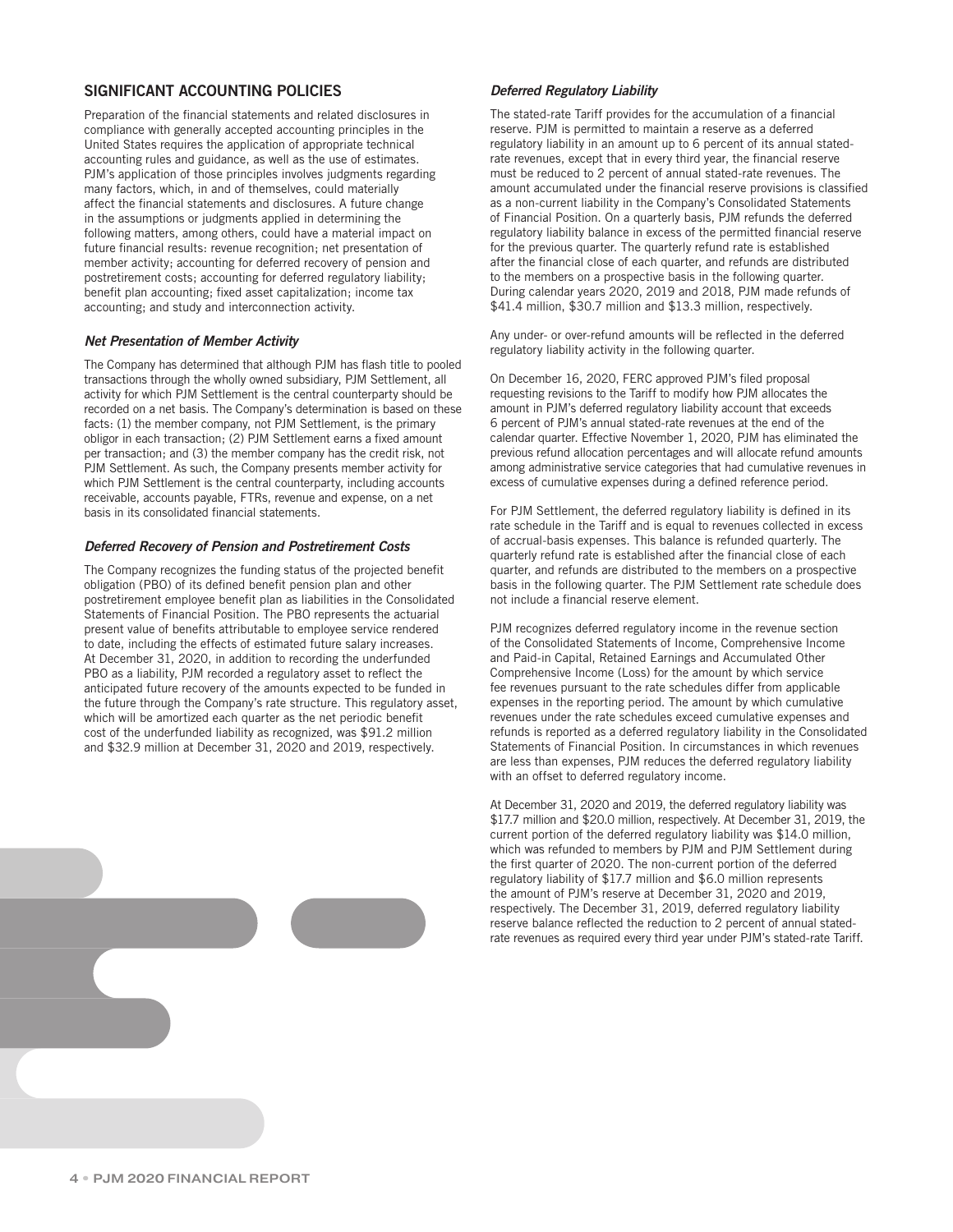#### *Benefit Plan Accounting*

PJM accrues the costs of providing future employee benefits in accordance with the guidance of Employers' Accounting for Pensions and Postretirement Benefits Other than Pensions. Under this guidance, assumptions are made regarding the valuation of benefit obligations and performance of plan assets. Delayed recognition of differences between actual results and those assumed is a guiding principle of these standards. This approach allows for a relatively even recognition of the effects of changes in benefit obligations and plan performance over the working lives of the employees who benefit under the plans.

In addition to recognizing the underfunded or overfunded PBO of a defined benefit pension plan as an asset or a liability in the Consolidated Statements of Financial Position, PJM recognizes annual changes in gains or losses, prior service costs or other credits that have otherwise not been recognized as a part of the liability for pension benefits in the Consolidated Statements of Financial Position. A corresponding regulatory asset, called deferred pension and postretirement costs, has been recognized in the Consolidated Statements of Financial Position.

PJM's selection of the discount rate, health care cost trend rate and expected rate of return on pension assets is based on its review of available current, historical and projected rates, as applicable.

In selecting the discount rate assumption for the PJM retirement plan at December 31, 2020, the Company used a method that matches projected payouts from the plan with a yield curve that was produced from a universe containing over 500 U.S.-issued, Aa-rated corporate bonds, all of which were noncallable (or callable with make-whole provisions), and excluding the 10 percent of the bonds with the highest yields and the 10 percent with the lowest yields. The discount rate was then developed as a level equivalent rate that would produce the same present value as would result using spot rates to discount the projected pension benefit payments. Based on this analysis, at December 31, 2020, the discount rate for the PJM pension plan, PJM Supplemental Executive Retirement Plan (SERP) and PJM postretirement plan decreased to 2.76 percent, 2.69 percent and 2.70 percent, respectively.

The results during 2020 for the PJM pension plan and PJM postretirement health care plan were derived using discount rates of 3.65 percent and 3.55 percent, respectively. Pension expense for the SERP for the period January 1, 2020 through June 30, 2020, was calculated using a discount rate of 3.55 percent, from July 1, 2020 through December 30, 2020, using a discount rate of 3.00 percent and on December 31, 2020, using a discount rate of 2.69 percent.

In selecting an expected return on plan assets, PJM considers past performance and economic forecasts for the types of investments held by the plans. The assumption for the expected rate of return on assets was 6.40 percent during 2020 and 5.50 percent at December 31, 2020. The decrease in 2020 was driven by a change in the target asset allocation for the PJM pension plan and other postretirement plan assets. The assumption for the expected rate for which compensation will increase remained at 4.50 percent during 2020 and at December 31, 2020. In selecting health care cost trend rates, PJM considers past performance and forecasts of health care costs. The rate selected at December 31, 2020, for pre-65 plan participants was 5.65 percent, declining to 4.46 percent over the next 18 years. The rate selected at December 31, 2020, for post-65 plan participants was 6.02 percent, declining to 4.45 percent over the next 20 years.

During 2020, PJM expensed net periodic pension and other postretirement benefit costs of \$9.1 million.

#### *Fixed Asset Capitalization*

PJM's fixed assets principally comprise software and capitalized software development costs, leasehold improvements, computer hardware and buildings. The costs incurred to acquire and develop computer software for internal use, including financing costs, are capitalized. However, costs incurred prior to the determination of feasibility of developed software and costs incurred following the in-service date of developed software are expensed. Fixed assets are depreciated or amortized using the straight-line method over the useful lives of the assets as follows:

| Software and capitalized<br>software development costs | 3 to 10 years  |
|--------------------------------------------------------|----------------|
| Computer hardware                                      | 3 to 5 years   |
| Vehicles                                               | 5 years        |
| Furniture and fixtures                                 | 10 years       |
| Leasehold improvements                                 | 10 to 15 years |
| <b>Buildings</b>                                       | 25 years       |

#### *Income Tax Accounting*

PJM has elected to be taxed as a corporation for both federal and state income tax purposes. PJM and its subsidiaries file a consolidated federal income tax return. The consolidated financial statements include prepaid income taxes, accrued income taxes and deferred income taxes. Prepaid income taxes relate to federal and state overpayments on deposit with taxing authorities. These overpayments will be applied to future federal and state income tax liabilities. Deferred income taxes represent the temporary differences between the Company's financial statement basis and tax basis in existing assets and liabilities measured using presently enacted tax rates. A valuation allowance has been provided against certain deferred tax assets for which management has concluded it is more likely than not the Company will be unable to recognize the income tax benefit associated with those future tax deductions.

#### *Study and Interconnection Activity*

Under the Tariff, PJM's transmission provider role is to direct the operation and coordinate the maintenance of the transmission system and indicate, based on studies conducted by PJM, necessary enhancements or modifications to the transmission system. The modifications that are performed on the transmission system, such as network upgrades and generation additions, are conducted principally by third-party vendors at the request of transmission customers. In its system planning capacity as a transmission service provider, PJM provides billing and collection services in the interconnection service agreement process. Billings and collections by PJM for work it performs on behalf of the counterparties to the specific interconnection agreements are reported on a net basis in the Consolidated Statements of Income, Comprehensive Income and Paid-in Capital, Retained Earnings and Accumulated Other Comprehensive Income (Loss).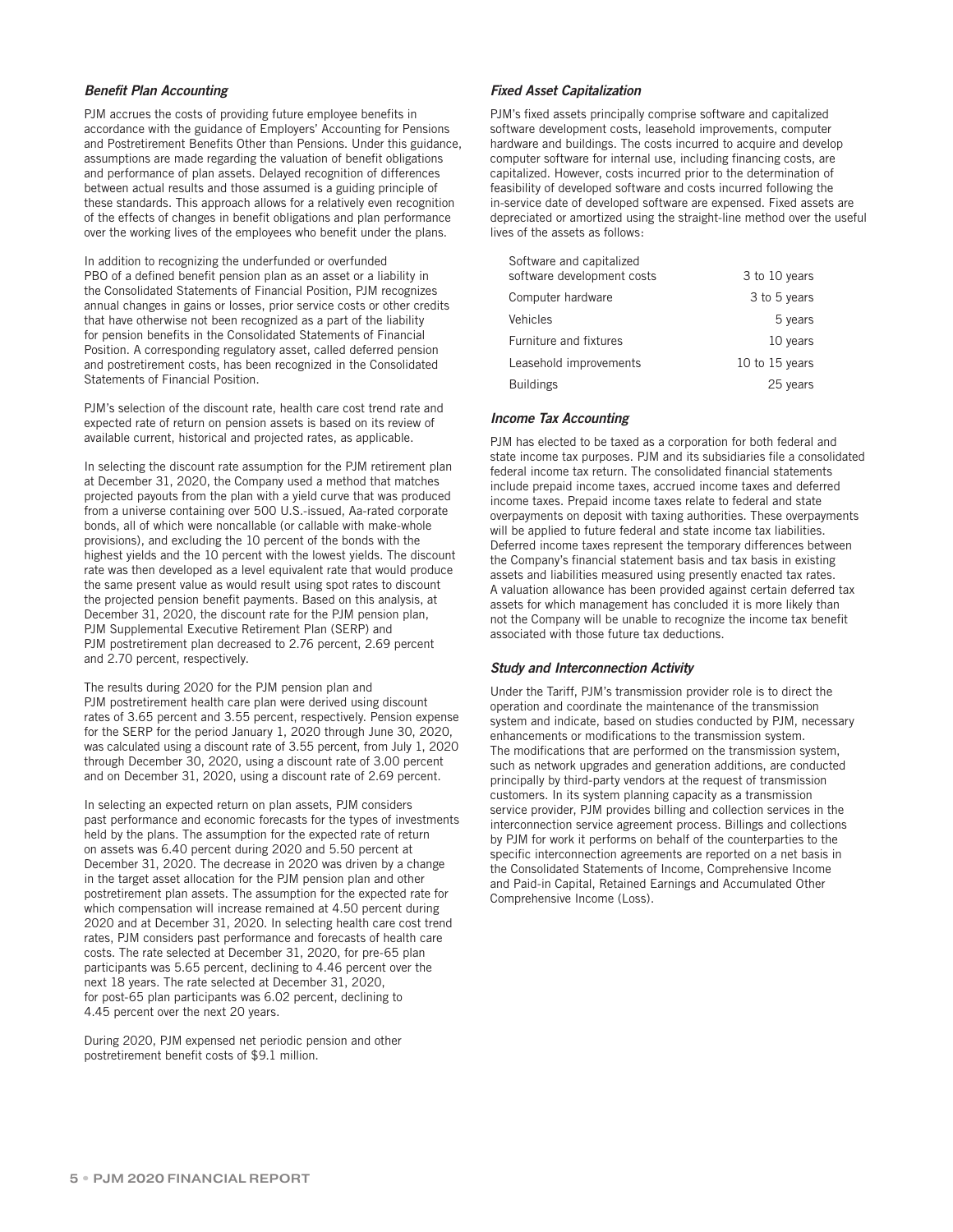# **RESULTS OF OPERATIONS FOR 2020, 2019 AND 2018**

#### **REVENUES**

PJM's service fees decreased \$0.7 million, less than 1 percent, to \$319.7 million from 2019 to 2020. Service fees reflect lower transmission volumes year over year, offset by a 2.5 percent increase in the composite stated rate on January 1, 2020, and increased bidding activity under the various PJM auctions. Transmission volumes for 2020 were 800 terawatt-hours (TWh) as compared to 823 TWh for 2019.

PJM's service fees increased \$10.5 million, or 3 percent, to \$320.4 million from 2018 to 2019. The variance in service fees is principally due to a 2.5 percent increase in the composite stated rate on January 1, 2019, and increased bidding activity under the various PJM auctions. Transmission volumes for 2019 were 823 TWh as compared to 836 TWh for 2018.

Deferred regulatory income represents the change in PJM's deferred regulatory liability for the period, resulting from PJM's stated-rate Tariff service fees in excess of, or lower than, expenses. For the year ended December 31, 2020, PJM recorded \$39.0 million in deferred regulatory income, an increase of \$12.5 million from 2019. For the year ended December 31, 2019, PJM recorded \$26.5 million in deferred regulatory income, a decrease of \$1.1 million from 2018. For both years ended December 31, 2020 and 2019, deferred regulatory income was a reduction to Operating Revenues.

Net income is derived from PJM's non-FERC regulated subsidiaries. Net income was \$2.1 million, \$1.8 million and \$1.1 million for each of the years ended December 31, 2020, 2019 and 2018, respectively.

#### **EXPENSES**

Total expenses, excluding FERC fees, study and interconnection services, interest expense and income taxes, decreased \$12.8 million to \$284.1 million in 2020 as compared to an increase of \$8.2 million in 2019. The decrease in expenses in 2020 resulted primarily from decreased compensation due to lower headcount year over year and 2019 incremental costs associated with employee retirements that were one time in nature; decreased outside services attributable to lower building maintenance expense year over year; and decreased other expenses reflecting decreased travel, meeting and training resulting from COVID-19 pandemic restrictions.

Total expenses, excluding FERC fees, study and interconnection services, interest expense and income taxes, increased \$8.2 million to \$297.1 million in 2019 as compared to an increase of \$3.2 million in 2018. The increase in expenses in 2019 resulted primarily from an increase in compensation expenses due to incremental costs associated with employee retirements that were one time in nature. Expenses also increased due to higher outside services, including increased Board of Managers and consulting expenses that were one time in nature. The increase period over period was offset by a decrease in depreciation and amortization, primarily due to a lower fixed asset balance period over period and a reduction in other expenses including travel, meals and training.

For each of the years ended December 31, 2020, 2019 and 2018, outside services included amounts paid to PJM's independent auditor, PricewaterhouseCoopers LLP, totaling \$1.0 million, which were predominantly for audits of the PJM Consolidated Financial Statements and examination of certain internal controls related to PJM's market settlements and associated information technology systems and processes.

Key information systems, system enhancements and capital investments completed by PJM in 2020 include:

- *Market System Enhancements:* Enhancing capacity markets, demand response, market coordination and Real-Time Markets
- *Operations and Planning System Enhancements:* Enhancing operations and planning applications, including the energy management system, dispatch interactive map application, forecasting applications, dispatcher tools and interconnection database and planning applications
- *Technology Infrastructure and Visualization:* Upgrading firewalls, servers, storage, network and telecommunications
- *Facilities Infrastructure:* Replacing uninterruptible power supply system batteries and computer room cooling system
- *Information Technology:* Expanding the data tool for providing PJM members with markets and operations information
- *Access Management:* Automating, modifying and enhancing PJM's applications used to monitor and grant user access to systems and facilities to ensure PJM meets compliance requirements and to gain operating efficiencies
- *Credit and Risk Monitoring:* Enhancements to credit monitoring and risk simulation tools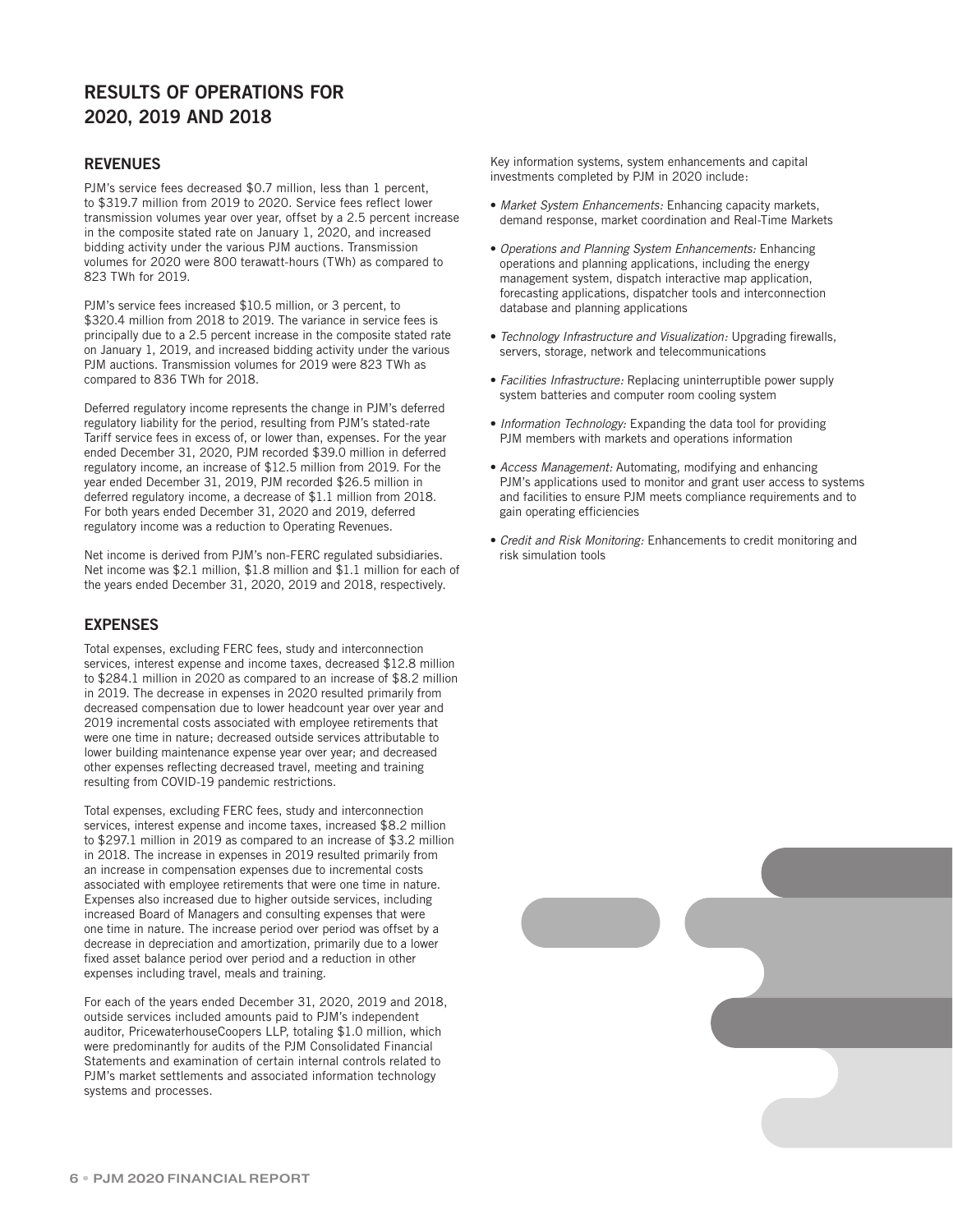#### **BILLINGS FOR SERVICES**

PJM had approximately 1,038 members at December 31, 2020, as compared with approximately 1,047 members at December 31, 2019. The billings presented below are administered on behalf of the members; however, the associated receivables and payables are presented net in PJM's Consolidated Statements of Income, Comprehensive Income and Paid-in Capital, Retained Earnings and Accumulated Other Comprehensive Income (Loss). The only billings included in PJM's consolidated financial statements are PJM Scheduling, System Control and Dispatch, PJM Settlement and FERC annual charge recovery. For 2020, 2019 and 2018, settlements processed by PJM under the Tariff, Operating Agreement and Reliability Assurance Agreement, which is a non-GAAP measure, were as follows:

| (\$ in millions)                                                                                             | 2020 Amount Billed | <b>2019 Amount Billed</b> | <b>2018 Amount Billed</b> |
|--------------------------------------------------------------------------------------------------------------|--------------------|---------------------------|---------------------------|
| Energy markets                                                                                               | \$14,837           | \$18,825                  | \$27,645                  |
| Capacity                                                                                                     | 7,466              | 8,989                     | 10,634                    |
| Network transmission service                                                                                 | 5,496              | 5,528                     | 4,745                     |
| Transmission enhancement                                                                                     | 1,605              | 1,449                     | 1,494                     |
| FTR auction revenues                                                                                         | 1,126              | 1,281                     | 1,000                     |
| Transmission congestion                                                                                      | 1,106              | 1,047                     | 1,714                     |
| Transmission losses (point-to-point)                                                                         | 574                | 751                       | 1,034                     |
| PJM scheduling, system control and dispatch<br>(operating expense reimbursement, net of stated-rate refunds) | 361                | 290                       | 297                       |
| Reactive supply                                                                                              | 353                | 311                       | 319                       |
| Point-to-point transmission service                                                                          | 149                | 77                        | 61                        |
| Operating reserves                                                                                           | 90                 | 79                        | 153                       |
| <b>Regulation Market</b>                                                                                     | 77                 | 91                        | 146                       |
| RTO scheduling, system control and dispatch<br>(transmission owners' control center expenses)                | 69                 | 68                        | 74                        |
| <b>Black Start Service</b>                                                                                   | 65                 | 65                        | 65                        |
| FERC annual charge recovery                                                                                  | 63                 | 63                        | 64                        |
| Distribution facilities                                                                                      | 63                 | 63                        | 51                        |
| Synchronized Reserve Market                                                                                  | 33                 | 44                        | 65                        |
| Member default allocation assessments                                                                        | 20                 | 74                        | 70                        |
| ReliabilityFirst Corporation (RFC)                                                                           | 17                 | 16                        | 15                        |
| Day-Ahead Scheduling Reserve Market                                                                          | 13                 | 18                        | 37                        |
| <b>Miscellaneous</b>                                                                                         | 13                 | 12                        | 12                        |
| Monitoring Analytics, LLC                                                                                    | 12                 | 10                        | 10                        |
| North American Electric Reliability Corporation (NERC)                                                       | 11                 | 11                        | 10                        |
| <b>PJM Settlement</b>                                                                                        | 9                  | 9                         | 7                         |
| Midcontinent Independent System Operator Transmission<br>Expansion Planning (MTEP) cost recovery             | 7                  | 7                         | 8                         |
| Inadvertent interchange                                                                                      | 3                  | 2                         | 5                         |
| Expansion cost recovery and RTO startup cost recovery                                                        | $\mathbf 1$        | 2                         | 2                         |
| Organization of PJM States, Inc. (OPSI) fees                                                                 | 1                  | 1                         | 1                         |
| Generation deactivation                                                                                      |                    | 17                        | 41                        |
| Load response program                                                                                        |                    | 2                         | 3                         |
| Reactive services                                                                                            |                    | 1                         | 13                        |
| Consumer Advocates of PJM States, Inc. (CAPS) fees                                                           |                    |                           |                           |
| <b>Total</b>                                                                                                 | \$33,640           | \$39,203                  | \$49,795                  |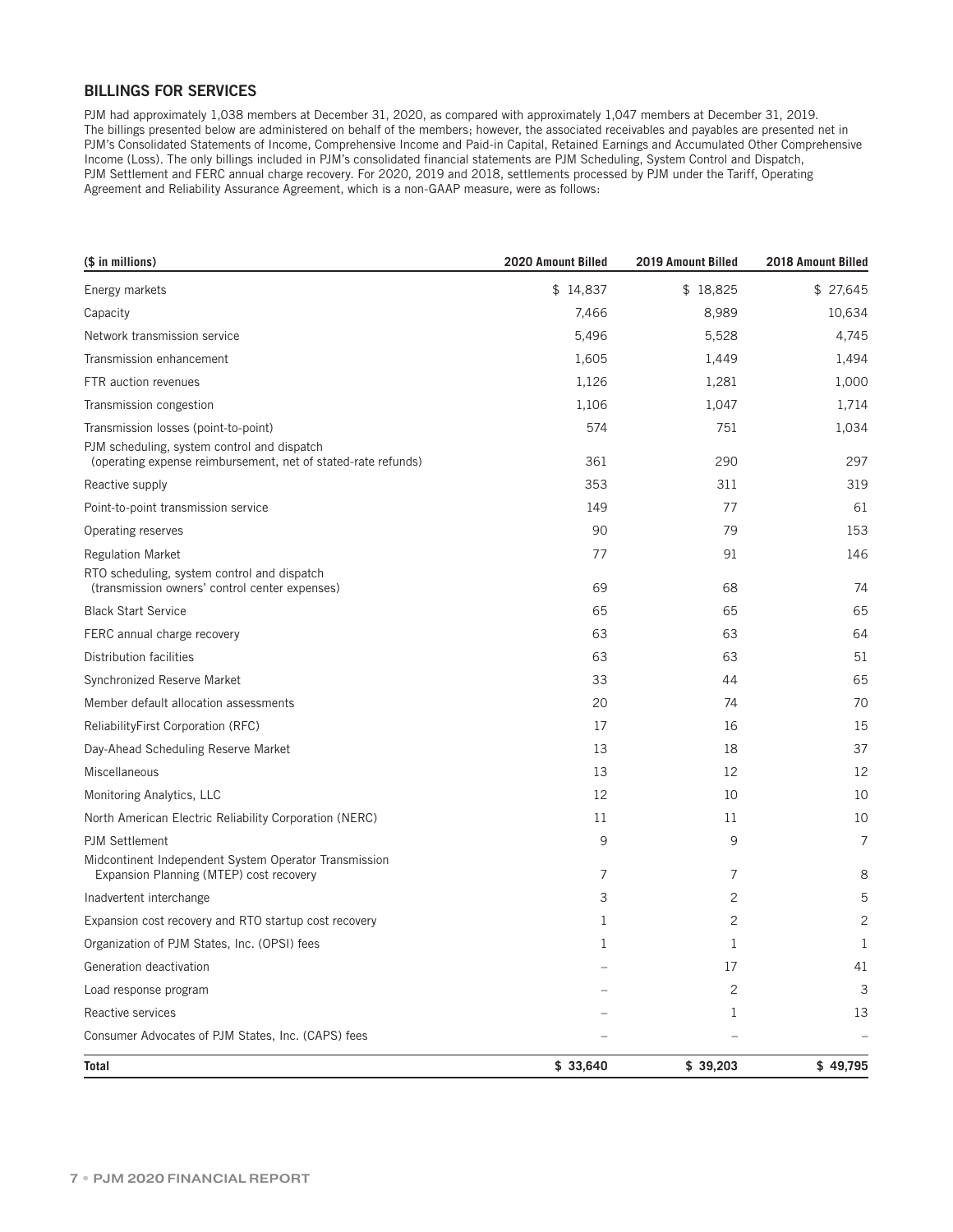#### **LIQUIDITY AND CAPITAL RESOURCES**

The stated-rate Tariff provided a composite stated rate of 36 cents per MWh effective for 2017. In each year, 2018, 2019 and 2020, the composite stated rate increased by 2.5 percent. At December 31, 2020, the accumulated financial reserve was \$17.7 million. PJM is projected to refund approximately \$20 million to members during 2021, which would result in a projected accumulated financial reserve balance of approximately \$18 million at December 31, 2021.

In the event PJM's actual expenses are projected to exceed its revenues and financial reserve, PJM is empowered to and would need to file a rate case with FERC.

PJM maintains with PNC Bank (PNC) a FERC-approved revolving line of credit agreement with a capacity amount of \$150 million. The revolving line of credit agreement expires on January 31, 2022, and is unsecured and available to fund short-term cash obligations. At December 31, 2020, there were no outstanding borrowings under the revolving credit agreement.

On April 23, 2020, PJM entered into a \$50 million, 364-day revolving line of credit agreement with PNC. The revolving line of credit is unsecured and available to manage near-term uncertainties stemming from the COVID-19 pandemic. At December 31, 2020, there were no outstanding borrowings under the revolving credit agreement. On February 12, 2021, PJM terminated the 364-day revolving line of credit agreement with PNC.

In conjunction with termination of the 364-day revolving line of credit agreement with PNC, PJM is evaluating the Company's future liquidity needs. PJM has \$200 million authorized from FERC for revolving line of credit facilities.

On June 28, 2018, FERC approved PJM's application to refinance the Company's existing bank loan with a new term loan at Bank of America (BoA). On July 20, 2018, PJM entered into a \$20.2 million loan agreement with BoA. The BoA term loan has a seven-year term and is unsecured. At December 31, 2020, the outstanding borrowings under the term loan were \$13.7 million. PJM is expected to make \$2.9 million of principal payments during 2021.

Under the loan covenants for each facility, PJM is required to provide unaudited financial statements 45 days after each quarter and audited financial statements 120 days after year-end. PJM is in compliance with these covenants.

At December 31, 2020, PJM and PJM Settlement were assigned an Aa2 issuer rating by Moody's Investors Service.

For study and interconnection work performed, PJM obtains liquid collateral from the transmission customer for the estimated costs of the transmission system modifications. PJM's study and interconnection receivables comprise billings to transmission customers for services performed under these interconnection service agreements. PJM's study and interconnection payables represent amounts due to the transmission owners for services performed under these interconnection service agreements. PJM held deposits related to study and interconnection activity totaling \$214.6 million and \$159.3 million at December 31, 2020 and 2019, respectively.

PJM Settlement requires deposits from various parties in connection with services to be performed or as collateral for market activity. PJM Settlement held credit deposits of \$1,586.7 million and \$1,438.6 million at December 31, 2020 and 2019, respectively. These deposits are maintained in separate cash accounts that are not legally restricted. At December 31, 2020, PJM Settlement also held approximately \$2.0 billion in letters of credit as collateral for market activity.

For 2021, PJM's Board of Managers has approved a capital budget of \$40 million. These capital expenditures will be used for application replacements, system reliability applications, new products and services for PJM's membership, risk management and interregional coordination. Actual expenditures may differ from these amounts as PJM continues to assess its capital needs.

#### **RISKS AND UNCERTAINTIES**

PJM does not provide forecasts of future financial performance. While PJM management is optimistic about the Company's long-term prospects, the following issues and uncertainties, among others, should be considered in evaluating its outlook.

#### **CONTINGENCIES AND RECENT REGULATORY ACTIONS**

#### *Third-Party Relationships*

PJM engages third parties as suppliers in arrangements to provide services in areas other than core competencies to ensure the service and support of members and timely product development. Although PJM seeks to establish strong working relationships with parties that share PJM's industry goals and have adequate resources to fulfill their responsibilities, these relationships lead to a number of risks. These suppliers may suffer financial or operational difficulties that may affect their performance, which could lead to delays in product development or timely completion of projects. Also, major companies from which PJM purchases components or services may be competitors in other areas, which could affect pricing, new product development or future performance. Finally, difficulties in coordinating activities may lead to gaps in delivery and performance of PJM services.

#### *Credit Risks*

PJM bills and collects its operating expenses monthly from its members. Payment of all operating expense bills is due from PJM's members three business days after the month-end bill is issued, generally within the first two weeks of each month. During 2020, approximately 60 percent of PJM's operating expenses were billed to approximately 20 of its members. PJM had approximately 1,038 members at year-end 2020. In the event of a default of any PJM members, PJM has the right to bill the remaining PJM members a ratable portion of the operating expenses previously billed to the defaulting member.

In accordance with PJM's credit policy, PJM obtains collateral from certain members in order to secure their credit positions. The collateral can be in the form of a cash deposit or letter of credit. Corporate guaranties are also accepted from creditworthy affiliates to fulfill certain credit requirements.

PJM implemented significant FTR credit policy enhancements during 2018 and 2019, including FERC-approved adoption of mark-to-auction provisions in April 2019. Mark-to-auction provides a valuation of the cleared FTR portfolio based on the most recent auction prices and also takes into consideration the value of Auction Revenue Right entitlements allocated to firm transmission service customers. The value of FTRs as of December 31, 2020, under a mark-to-auction model was \$249.4 million.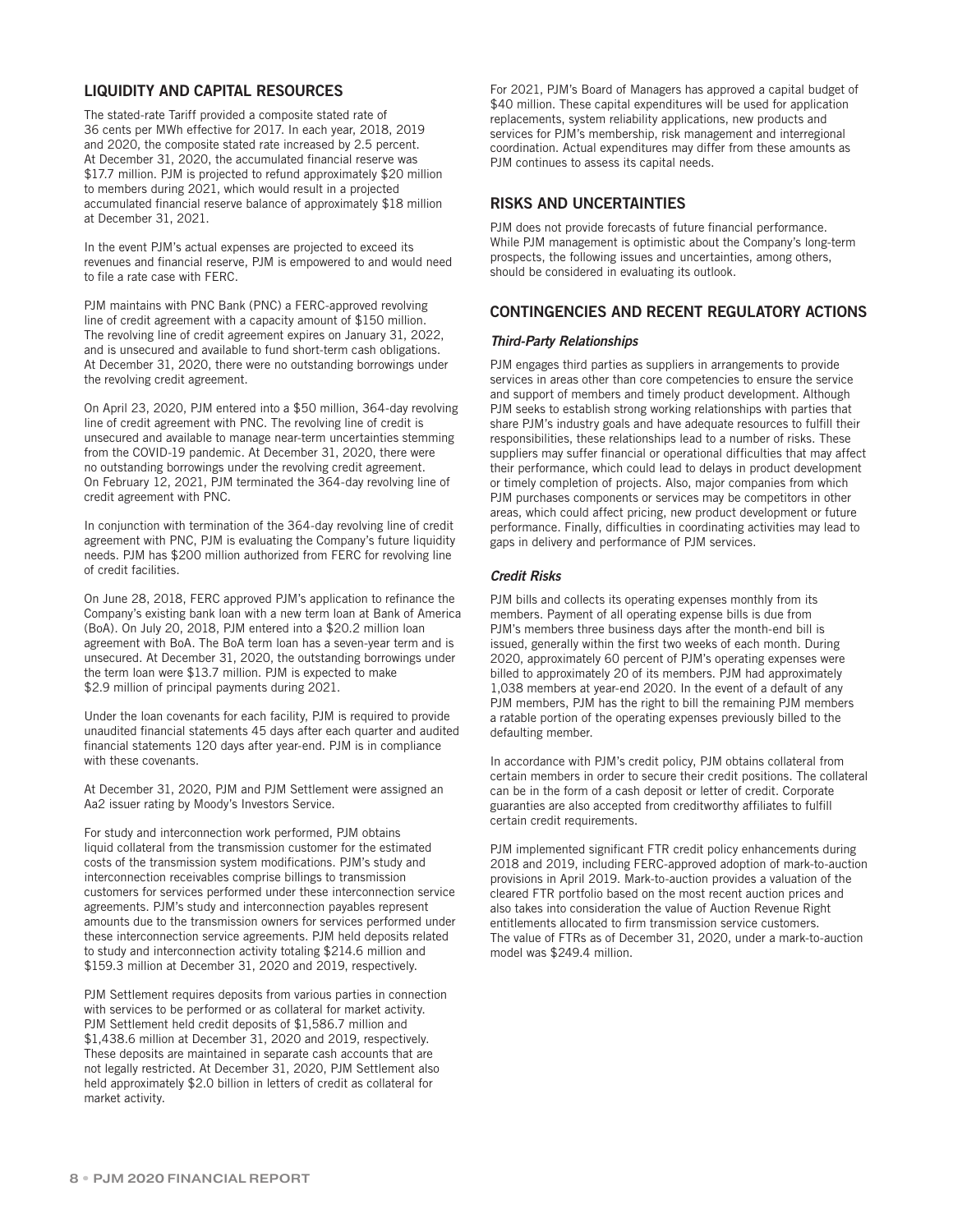#### **Other Items**

#### *Credit Matter*

On June 21, 2018, GreenHat Energy, LLC (GreenHat) defaulted on its obligations related to its FTR portfolio, which included positions applicable to the then current planning year as well as the 2019/2020 and 2020/2021 planning years. In January 2019, FERC denied PJM's waiver requesting to only offer the August 2018 defaulted FTRs for liquidation in the FTR auction conducted in July 2018. In June 2019, FERC issued an order on clarification and set the matter for paper hearing and settlement judge procedures.

The parties submitted a settlement with FERC on October 9, 2019, that resolves all issues in this proceeding and avoids the resettlement of the stopped liquidation auction. FERC accepted the settlement by order dated December 30, 2019. The settlement provides for payment of \$17.5 million that was allocated to members as part of the default allocation. The aggregate payment default of GreenHat, net of collateral held, was billed to the non-defaulting members in accordance with the default allocation assessment formula in the Operating Agreement. Those default allocation billings and payments will continue through the end of the current planning year, which ends on May 31, 2021.

#### *Old Dominion Electric Cooperative v. PJM 2014 Polar Vortex Complaint*

On February 22, 2019, Old Dominion Electric Cooperative (ODEC) filed an amended complaint (Amended Complaint) against PJM in Circuit Court for Henrico County, Virginia, alleging that PJM directed ODEC to purchase natural gas during the 2014 Polar Vortex event in which temperatures fell to unprecedented levels and that ODEC should be made whole for its gas costs incurred, with an outstanding amount of approximately \$15 million. ODEC had previously attempted and failed to recover the same exact costs through a waiver petition filed before FERC in June 2014. On April 3, 2019, PJM filed a notice to remove the Amended Complaint to the United States District Court for the Eastern District of Virginia, because ODEC's civil action arises under federal law, namely, the Federal Power Act, the PJM Tariff, the PJM Operating Agreement and related federal doctrines.

On March 31, 2020, the District Court issued an opinion and order granting PJM's Motion to Dismiss with prejudice. The District Court found that ODEC's claims for compensation fall entirely within the PJM Tariff and therefore are exclusively governed by federal law and barred by the filed-rate doctrine. On April 23, 2020, ODEC filed a Notice of Appeal to the United States Court of Appeals for the Fourth Circuit (Circuit Court) of the District Court's Order on Motion to Dismiss. The parties have filed briefs with the Circuit Court and oral arguments are set for May 2021.

#### *Radford's Run Complaint*

On November 15, 2018, FERC issued an order (November 15 Order) granting in part a complaint filed by Radford's Run Wind Farm, LLC (Radford) against PJM on June 26, 2018 (Complaint), alleging that Radford is entitled to 279 MW of Incremental Capacity Transfer Rights (ICTRs) because Radford funded a network upgrade that improved a transmission constraint. In the November 15 Order, FERC granted the Complaint in part because FERC found that "PJM did not comply with its Tariff," which provides that PJM must determine in the System Impact Study whether a customer is entitled to any ICTRs resulting from its customer-funded upgrade. FERC established paper hearing procedures for PJM to assess whether Radford's upgrades would have made Radford eligible for ICTRs.

On April 16, 2020, FERC issued its order on the paper hearing (April 16 Order), finding that the PJM Tariff required PJM to use the information available at the time PJM completed the System Impact Study for Radford's interconnection request (i.e., December 2015) when it evaluated the Radford upgrade for ICTRs. The April 16 Order required PJM to award any ICTRs that would have been assigned to Radford based on data as of December 2015, and required PJM to make a compliance filing within 60 days (i.e., by June 15, 2020) detailing its determination on ICTRs for the Radford upgrade using the information available to PJM at the time it completed the System Impact Study. For the 2019/2020 Delivery Year, for which payments had already been made, the April 16 Order required PJM to resettle payments for ICTRs resulting from the 2016 Base Residual Auction and to rebill affected entities for that period. As a result of that directive, PJM had to rebill ICTR holders in the ComEd Zone nearly \$10 million in payments. On June 15, 2020, PJM submitted its compliance filing to FERC together with a refund report showing the resettlement.

On May 18, 2020, PJM (joined by ComEd) filed a request for rehearing on the 2019/2020 Delivery Year rebilling directive in the April 16 Order. As a result, on December 2, 2020, FERC issued an order (December 2 Order) that granted rehearing and set aside the resettlement of ICTRs for the 2019/2020 Delivery Year; however, FERC directed PJM on compliance to explain and support its position on the 2019/2020 resettlement, including why a 2015 System Impact Study would not have been enough to make Radford "obligated to fund" ICTRs for purposes of the 2016 Base Residual Auction because of the Tariff requirement that to receive ICTRs, Radford must have been obligated to fund the network upgrade prior to the 2016 Base Residual Auction. On January 4, 2021, PJM filed its compliance filing, and the matter is pending FERC action.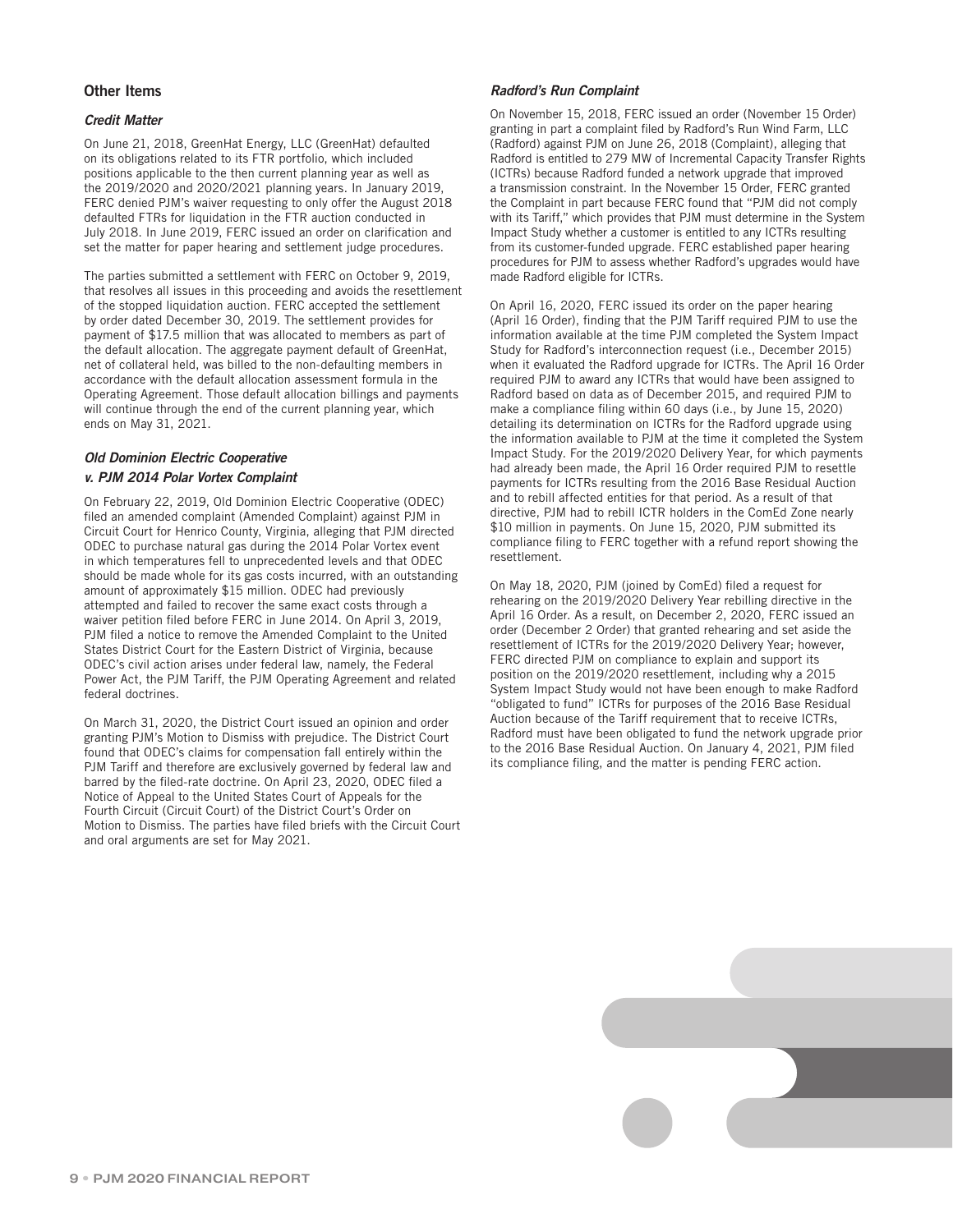

# SPJM 2020 FINANCIAL **REPORT**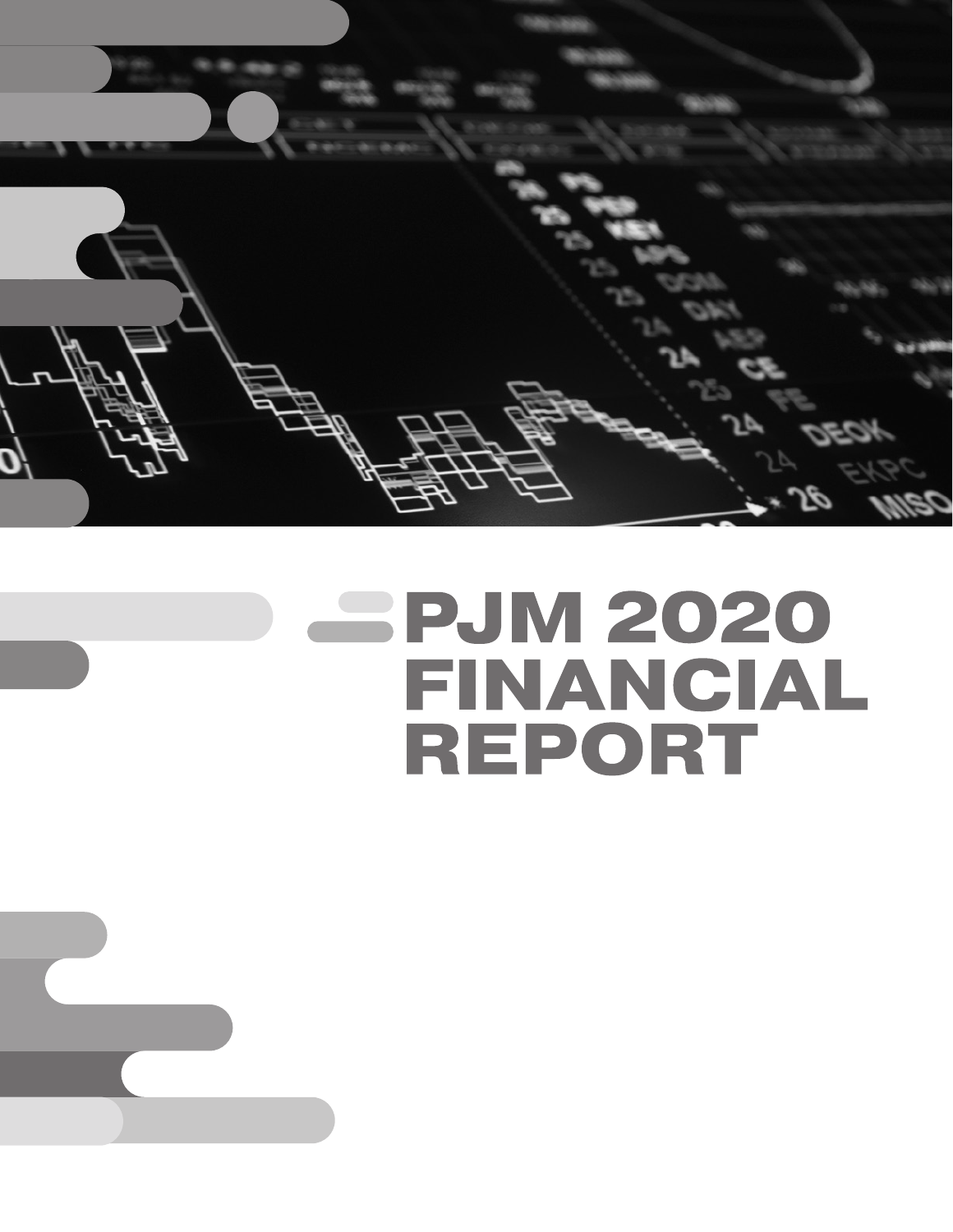### **MANAGEMENT'S RESPONSIBILITY FOR FINANCIAL REPORTING**

The management of PJM Interconnection, L.L.C. is responsible for the preparation and objectivity of the following consolidated financial statements and for their integrity. These financial statements have been prepared to conform to accounting principles generally accepted in the United States of America and, where required, include amounts that represent management's best judgments and estimates. PJM's management is responsible for the preparation of other information in this annual report and for its accuracy and consistency with the financial statements.

PJM has established a system of internal accounting and financial controls and procedures designed to provide reasonable assurance as to the integrity and reliability of financial reporting. Management continually reviews the effectiveness and efficiency of this system and takes actions when opportunities for improvement are identified.

This system includes a separate Internal Audit Department, which monitors internal controls and reports directly to the Risk and Audit Committee of the Board of Managers. Management views the purpose of internal auditing to be an independent examination and assessment of PJM's activities related to compliance with policy, procedures and the law, as well as safeguarding of assets. The Risk and Audit Committee meets with management, internal auditors and the independent auditors on a regular basis to review financial information, internal controls and the internal audit process.

PJM's independent auditors, PricewaterhouseCoopers LLP, are engaged to conduct an independent audit of PJM's consolidated financial statements in accordance with generally accepted auditing standards promulgated by the American Institute of Certified Public Accountants.

Manu Asthana President and Chief Executive Officer

dier M. Drouwsch

Lisa M. Drauschak Vice President, Chief Financial Officer and Treasurer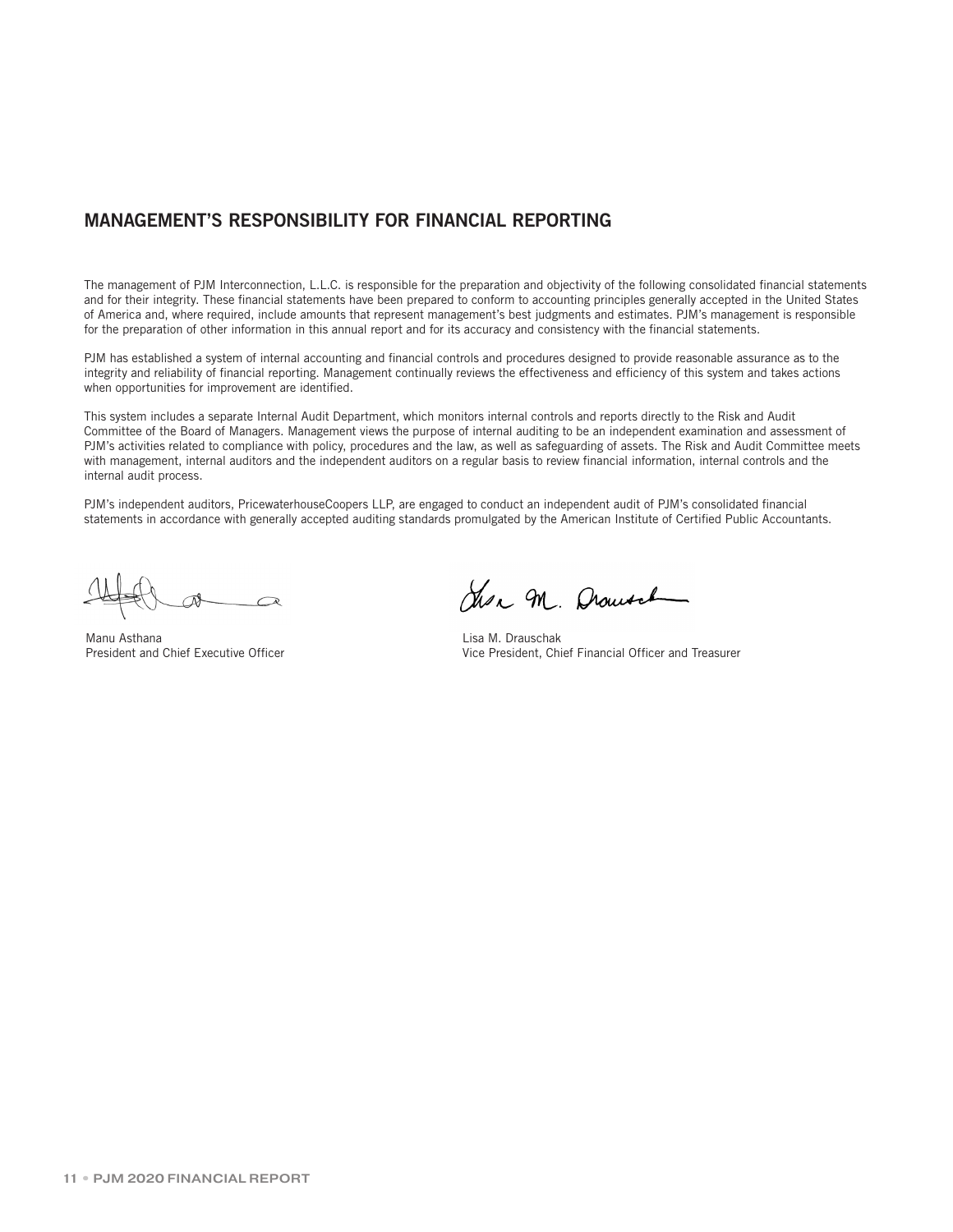# **REPORT OF INDEPENDENT AUDITORS**

To Management and the Board of Managers of PJM Interconnection, L.L.C.:

We have audited the accompanying consolidated financial statements of PJM Interconnection, L.L.C. and its subsidiaries, which comprise the consolidated statements of financial position as of December 31, 2020 and 2019, and the related consolidated statements of income, comprehensive income and paid-in capital, retained earnings and accumulated other comprehensive income (loss) and of cash flows for each of the three years in the period ended December 31, 2020.

#### *Management's Responsibility for the Consolidated Financial Statements*

Management is responsible for the preparation and fair presentation of the consolidated financial statements in accordance with accounting principles generally accepted in the United States of America; this includes the design, implementation, and maintenance of internal control relevant to the preparation and fair presentation of consolidated financial statements that are free from material misstatement, whether due to fraud or error.

#### *Auditors' Responsibility*

Our responsibility is to express an opinion on the consolidated financial statements based on our audits. We conducted our audits in accordance with auditing standards generally accepted in the United States of America. Those standards require that we plan and perform the audit to obtain reasonable assurance about whether the consolidated financial statements are free from material misstatement.

An audit involves performing procedures to obtain audit evidence about the amounts and disclosures in the consolidated financial statements. The procedures selected depend on our judgment, including the assessment of the risks of material misstatement of the consolidated financial statements, whether due to fraud or error. In making those risk assessments, we consider internal control relevant to the Company's preparation and fair presentation of the consolidated financial statements in order to design audit procedures that are appropriate in the circumstances, but not for the purpose of expressing an opinion on the effectiveness of the Company's internal control. Accordingly, we express no such opinion. An audit also includes evaluating the appropriateness of accounting policies used and the reasonableness of significant accounting estimates made by management, as well as evaluating the overall presentation of the consolidated financial statements. We believe that the audit evidence we have obtained is sufficient and appropriate to provide a basis for our audit opinion.

#### *Opinion*

In our opinion, the consolidated financial statements referred to above present fairly, in all material respects, the financial position of PJM Interconnection, L.L.C. and its subsidiaries as of December 31, 2020 and 2019, and the results of their operations and their cash flows for each of the three years in the period ended December 31, 2020, in accordance with accounting principles generally accepted in the United States of America.

Pricewaterhouse Coopers LLP

Philadelphia, Pennsylvania March 4, 2021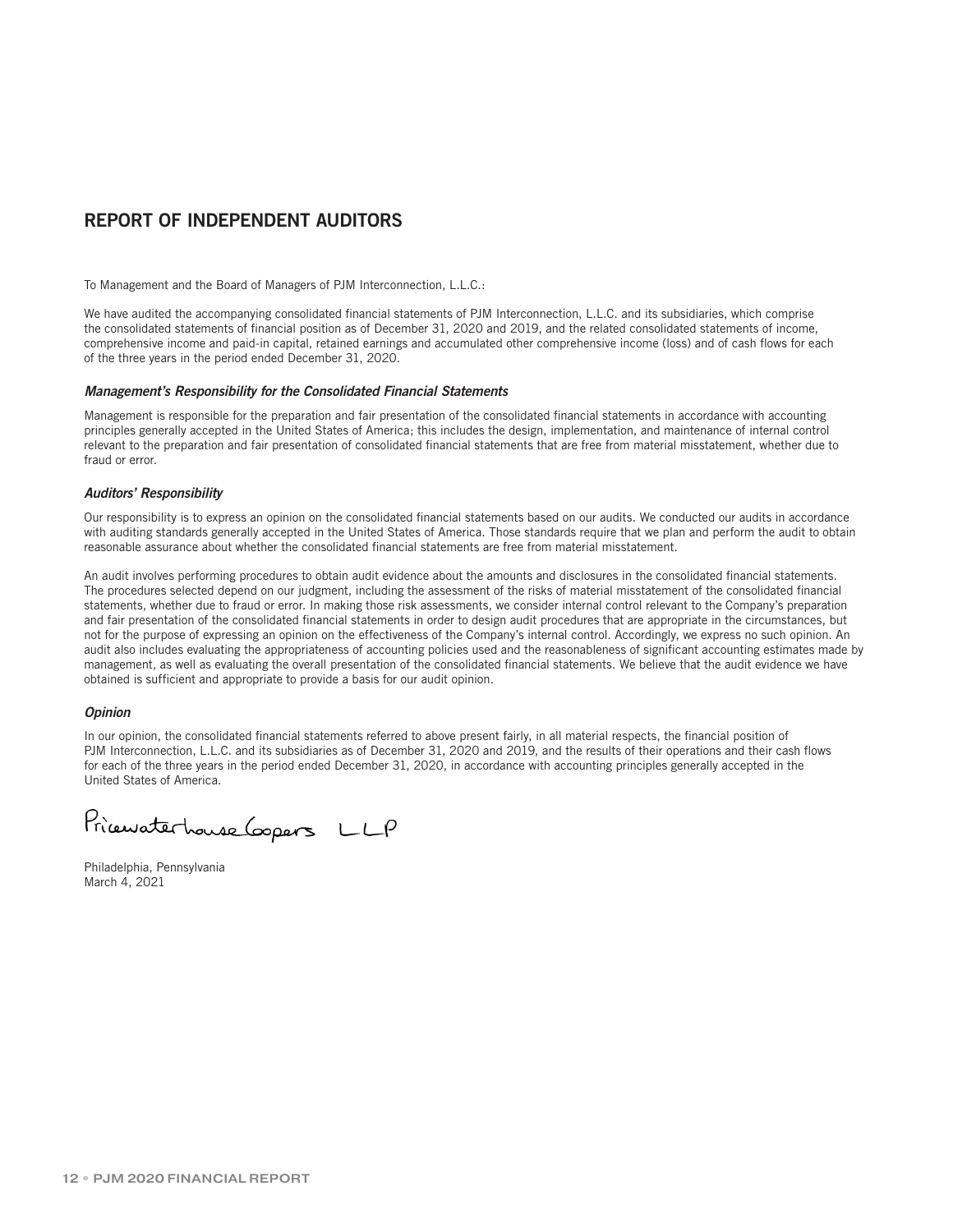# **CONSOLIDATED STATEMENTS OF FINANCIAL POSITION**

| (\$ in thousands)                                                                                                                                                                                                                                                                                                                                                                                                                                                                                                              | 2020                                                                                                                      | 2019                                                                                                                                           |
|--------------------------------------------------------------------------------------------------------------------------------------------------------------------------------------------------------------------------------------------------------------------------------------------------------------------------------------------------------------------------------------------------------------------------------------------------------------------------------------------------------------------------------|---------------------------------------------------------------------------------------------------------------------------|------------------------------------------------------------------------------------------------------------------------------------------------|
| <b>Assets</b>                                                                                                                                                                                                                                                                                                                                                                                                                                                                                                                  |                                                                                                                           |                                                                                                                                                |
| Current assets:<br>Deposits on hand<br>Operating cash<br>Receivables<br>Study and interconnection receivables<br>Prepaid income taxes                                                                                                                                                                                                                                                                                                                                                                                          | \$<br>1,801,300<br>103,081<br>25,229<br>14,752<br>35                                                                      | \$<br>1,597,884<br>51,629<br>57,190<br>17,334<br>16                                                                                            |
| Prepaid expenses and other<br>Deferred FERC fees<br>Note receivable                                                                                                                                                                                                                                                                                                                                                                                                                                                            | 13,120<br>2,700<br>2,697                                                                                                  | 10,864<br>1,617                                                                                                                                |
|                                                                                                                                                                                                                                                                                                                                                                                                                                                                                                                                | 1,962,914                                                                                                                 | 1,736,534                                                                                                                                      |
| Non-current assets:<br>Fixed assets, net of accumulated depreciation and amortization<br>of \$748,058 and \$712,616<br>Land<br>Projects in development<br>Deferred recovery of pension and postretirement costs<br>Deferred income taxes, net of valuation allowance<br>Prepaid expenses and other<br>Note receivable                                                                                                                                                                                                          | 87,281<br>1,420<br>53,376<br>91,238<br>34,478<br>3,477<br>3,548                                                           | 98,790<br>1,420<br>38,351<br>32,996<br>29,293<br>2,735<br>1,521                                                                                |
| Other                                                                                                                                                                                                                                                                                                                                                                                                                                                                                                                          | 26,117                                                                                                                    | 25,504                                                                                                                                         |
|                                                                                                                                                                                                                                                                                                                                                                                                                                                                                                                                | 300,935                                                                                                                   | 230,610                                                                                                                                        |
| Total assets                                                                                                                                                                                                                                                                                                                                                                                                                                                                                                                   | \$<br>2,263,849                                                                                                           | \$<br>1,967,144                                                                                                                                |
| Liabilities, paid-in capital, retained earnings and accumulated other comprehensive income (loss)<br>Current liabilities:<br>Accounts payable and accrued expenses<br>Due to members<br>Study and interconnection payables<br>Accrued payroll and benefits<br>Accrued income taxes<br>Current portion of long-term debt<br>Current portion of capital lease<br>Deferred regulatory liability<br>Deferred FERC fees<br>Deferred revenue<br>Postretirement health care benefits liability<br>Other employee benefits<br>Deposits | \$<br>36,759<br>151,315<br>15,505<br>37,599<br>1,336<br>2,886<br>1,860<br>3,423<br>1,548<br>288<br>1,801,300<br>2,053,819 | \$<br>37,748<br>102,498<br>17,902<br>38,455<br>1,361<br>2,886<br>1,781<br>14,016<br>1,268<br>3,508<br>1,439<br>3,044<br>1,597,884<br>1,823,790 |
| Non-current liabilities:<br>Long-term debt<br>Long-term capital lease<br>Deferred regulatory liability<br>Interest rate swap<br>Pension benefits liability<br>Postretirement health care benefits liability<br>Other employee benefits                                                                                                                                                                                                                                                                                         | 10,821<br>11,425<br>17,742<br>896<br>63,709<br>62,700<br>29,736<br>197,029                                                | 13,707<br>13,285<br>6,032<br>648<br>20,036<br>50,175<br>28,637<br>132,520                                                                      |
| <b>Total liabilities</b>                                                                                                                                                                                                                                                                                                                                                                                                                                                                                                       | 2,250,848                                                                                                                 | 1,956,310                                                                                                                                      |
| Commitments and contingencies (Note 12)<br>Paid-in capital<br>Retained earnings<br>Accumulated other comprehensive income (loss)                                                                                                                                                                                                                                                                                                                                                                                               | 722<br>12,205<br>74                                                                                                       | 722<br>10,129<br>(17)                                                                                                                          |
| Total paid-in capital, retained earnings and accumulated other comprehensive income (loss)                                                                                                                                                                                                                                                                                                                                                                                                                                     | 13,001                                                                                                                    | 10,834                                                                                                                                         |
| Total liabilities, paid-in capital, retained earnings and accumulated other comprehensive income (loss)                                                                                                                                                                                                                                                                                                                                                                                                                        | \$<br>2,263,849                                                                                                           | \$<br>1,967,144                                                                                                                                |

*The accompanying notes are an integral part of these consolidated financial statements.*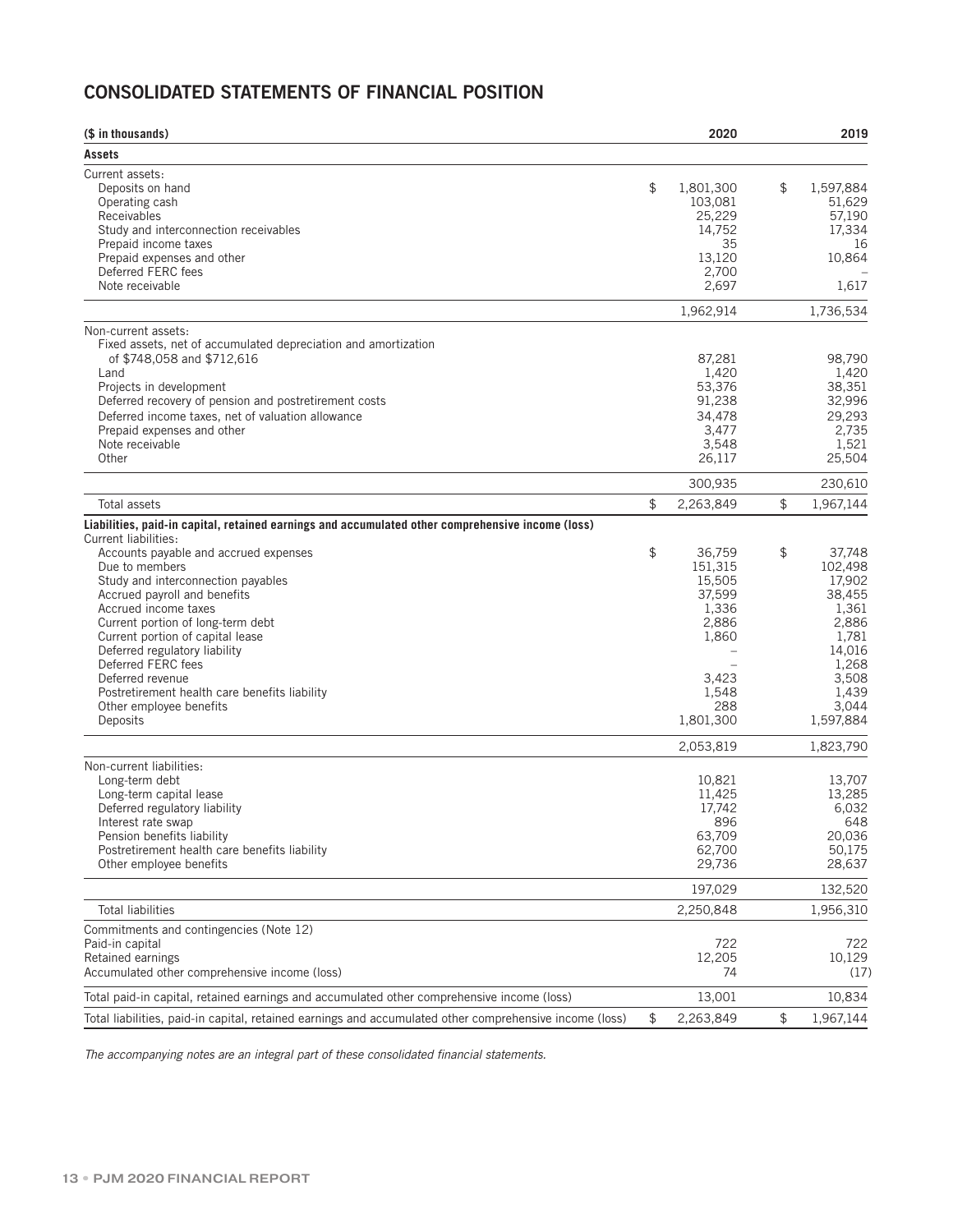# **CONSOLIDATED STATEMENTS OF INCOME, COMPREHENSIVE INCOME AND PAID-IN CAPITAL, RETAINED EARNINGS AND ACCUMULATED OTHER COMPREHENSIVE INCOME (LOSS)**

| (\$ in thousands)                                                                                                                                                                                                                                                                                   | 2020                                                                                          |               | 2019                                                                                          | 2018                                                                                           |
|-----------------------------------------------------------------------------------------------------------------------------------------------------------------------------------------------------------------------------------------------------------------------------------------------------|-----------------------------------------------------------------------------------------------|---------------|-----------------------------------------------------------------------------------------------|------------------------------------------------------------------------------------------------|
| <b>Income</b>                                                                                                                                                                                                                                                                                       |                                                                                               |               |                                                                                               |                                                                                                |
| Operating revenue:<br>Service fees<br>Deferred regulatory income<br><b>FERC</b> fees reimbursement<br>Study and interconnection fees                                                                                                                                                                | \$<br>319,718<br>(39,049)<br>65,309<br>5,585                                                  | \$            | 320,410<br>(26, 510)<br>62,395<br>4,323                                                       | \$<br>309,864<br>(27.563)<br>63,972<br>3,998                                                   |
| Membership fees<br>Other                                                                                                                                                                                                                                                                            | 3,516<br>3,741                                                                                |               | 3,602<br>4,523                                                                                | 3,688<br>5,288                                                                                 |
| Total operating revenue                                                                                                                                                                                                                                                                             | 358,820                                                                                       |               | 368,743                                                                                       | 359,247                                                                                        |
| Operating expenses:<br>Compensation<br><b>FERC</b> fees<br>Outside services<br>Depreciation and amortization<br>Software licenses and fees<br>Other expenses<br>Pension benefits - service cost<br>Computer maintenance and office supplies<br>Study and interconnection services<br>Lease expenses | 145.378<br>65,309<br>55,560<br>35,459<br>20,049<br>11,182<br>8,853<br>7,699<br>5,585<br>2,096 |               | 150.043<br>62,395<br>59,932<br>37,192<br>19,466<br>10,243<br>9,924<br>8,233<br>4,323<br>1,959 | 137,167<br>63,972<br>54,993<br>45,730<br>19,222<br>13,357<br>11,321<br>6,978<br>3,998<br>1,916 |
| Postretirement health care benefits - service cost                                                                                                                                                                                                                                                  | 1,795                                                                                         |               | 1,493                                                                                         | 1,694                                                                                          |
| Total operating expenses                                                                                                                                                                                                                                                                            | 358,965                                                                                       |               | 365,203                                                                                       | 360,348                                                                                        |
| Operating (loss) income                                                                                                                                                                                                                                                                             | (145)                                                                                         |               | 3,540                                                                                         | (1,101)                                                                                        |
| Other income:<br>Interest income<br>Interest expense<br>Pension and postretirement health care benefits (benefit) -<br>other components of net benefit cost                                                                                                                                         | 5.879<br>6,456<br>(3,899)                                                                     |               | 33.123<br>34,329<br>(1, 468)                                                                  | 16.552<br>16,699<br>(3,530)                                                                    |
| Total other income                                                                                                                                                                                                                                                                                  | 3,322                                                                                         |               | 262                                                                                           | 3,383                                                                                          |
| Income before income taxes<br>Income tax expense                                                                                                                                                                                                                                                    | 3.177<br>1,101                                                                                |               | 3.802<br>1,959                                                                                | 2,282<br>1,193                                                                                 |
| Net income                                                                                                                                                                                                                                                                                          | \$<br>2,076                                                                                   | $\frac{4}{3}$ | 1,843                                                                                         | \$<br>1,089                                                                                    |
| Other comprehensive income (loss): Unrealized gain (loss) on securities, net                                                                                                                                                                                                                        | 91                                                                                            |               | (978)                                                                                         | 290                                                                                            |
| Comprehensive income, net                                                                                                                                                                                                                                                                           | \$<br>2,167                                                                                   | $\frac{4}{3}$ | 865                                                                                           | \$<br>1,379                                                                                    |
| Paid-in capital, retained earnings and accumulated other comprehensive income (loss)<br>Beginning balance<br>Net income<br>Other comprehensive income (loss)                                                                                                                                        | \$<br>10,834<br>2,076<br>91                                                                   | \$            | 9.969<br>1,843<br>(978)                                                                       | \$<br>8,590<br>1,089<br>290                                                                    |
| Ending balance                                                                                                                                                                                                                                                                                      | \$<br>13,001                                                                                  | $\frac{4}{3}$ | 10,834                                                                                        | \$<br>9,969                                                                                    |

*The accompanying notes are an integral part of these consolidated financial statements.*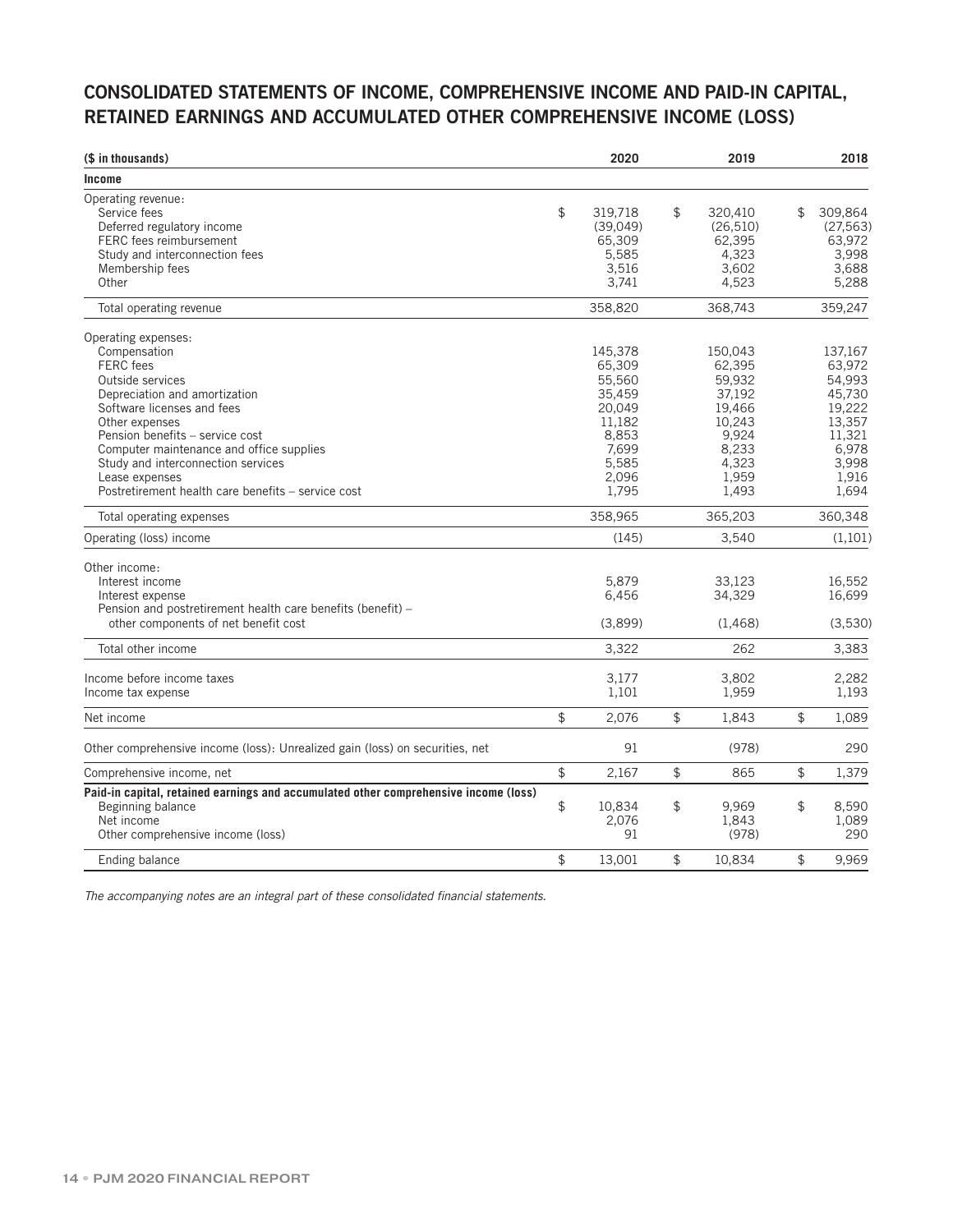# **CONSOLIDATED STATEMENTS OF CASH FLOWS**

| (\$ in thousands)                                                                  | 2020            | 2019            | 2018            |
|------------------------------------------------------------------------------------|-----------------|-----------------|-----------------|
| Cash flows from operating activities:                                              |                 |                 |                 |
| Net income                                                                         | \$<br>2.076     | \$<br>1,843     | \$<br>1,089     |
| Adjustments:                                                                       |                 |                 |                 |
| Depreciation and amortization expense                                              | 35.459          | 37.192          | 45.730          |
| Deferred income taxes, net of valuation allowance                                  | (5,185)         | (2,862)         | (3,785)         |
| Deferred recovery of pension and postretirement costs                              | (58, 242)       | (2,904)         | 8,525           |
| Deferred regulatory liability                                                      | 39,049          | 26,497          | 27,579          |
| Employee benefit expense greater than (less than) funding                          | 54,650          | 15,257          | (51, 710)       |
| Net fair value changes related to interest rate swap                               | 248             | 323             | (215)           |
| Changes in assets and liabilities:                                                 |                 |                 |                 |
| Decrease (increase) in receivables                                                 | 31,961          | (17, 496)       | 54,121          |
| Decrease (increase) in study and interconnection receivables                       | 2,582           | (7, 877)        | (2, 392)        |
| (Increase) decrease in prepaid expenses and other                                  | (5, 301)        | (9,711)         | 1,090           |
| (Increase) decrease in deferred FERC fee asset                                     | (2,700)         |                 | 2,229           |
| (Increase) decrease in prepaid income taxes                                        | (19)            | 2,465           | 15,487          |
| (Decrease) increase in accounts payable and accrued expenses                       | (68)            | 3.198           | 3,271           |
| (Decrease) increase in accrued income taxes                                        | (25)            | 1,361           |                 |
| (Decrease) increase in study and interconnection payables                          | (2, 397)        | 8,655           | 2,113           |
| (Decrease) increase in accrued payroll and benefits                                | (856)           | 10,072          | (2, 123)        |
| (Decrease) increase in deferred FERC fee liability                                 | (1,268)         | 1,268           |                 |
| (Decrease) increase in deferred revenue                                            | (85)            | 65              | 56              |
| Refunds to members                                                                 | (41, 355)       | (30,685)        | (13, 252)       |
| Net cash provided by operating activities                                          | 48,524          | 36,661          | 87,813          |
|                                                                                    |                 |                 |                 |
| Cash flows from investing activities.<br>Cost of projects in development           | (39,896)        | (41, 147)       | (41, 013)       |
| Note receivable                                                                    | (3, 107)        | (802)           | 847             |
|                                                                                    |                 |                 |                 |
| Net cash (used in) investing activities                                            | (43,003)        | (41, 949)       | (40, 166)       |
| Cash flows from financing activities:                                              |                 |                 |                 |
| Borrowings under line of credit                                                    | 967,715         | 498,557         | 452,855         |
| Repayments under line of credit                                                    | (967,715)       | (498, 557)      | (452, 855)      |
| Borrowings of long-term debt                                                       |                 |                 | 20,200          |
| Repayments of long-term debt                                                       | (2,886)         | (2,886)         | (21, 467)       |
| (Decrease) increase in due to members                                              | 48.817          | (302, 482)      | 7,584           |
| Increase (decrease) in deposits                                                    | 203,416         | 97,090          | 42,050          |
|                                                                                    |                 |                 |                 |
| Net cash provided by (used in) financing activities                                | 249,347         | (208, 278)      | 48,367          |
| Net increase (decrease) in cash and cash equivalents                               | 254,868         | (213, 566)      | 96.014          |
| Cash and cash equivalents balance (including customer deposits), beginning of year | 1,649,513       | 1,863,079       | 1,767,065       |
|                                                                                    |                 |                 |                 |
| Cash and cash equivalents balance (including customer deposits), end of year       | \$<br>1,904,381 | \$<br>1,649,513 | \$<br>1,863,079 |
| Cash paid during the year for:                                                     |                 |                 |                 |
| Interest                                                                           | \$<br>609       | \$<br>787       | \$<br>790       |
| Income taxes                                                                       | 6,838           | 784             | 3,635           |
| Noncash activity:                                                                  |                 |                 |                 |
| Projects in development additions included in ending accounts payable              |                 |                 |                 |
|                                                                                    |                 |                 |                 |
| and accrued expenses                                                               | \$<br>921       | \$<br>588       | \$<br>1,494     |

*The accompanying notes are an integral part of these consolidated financial statements.*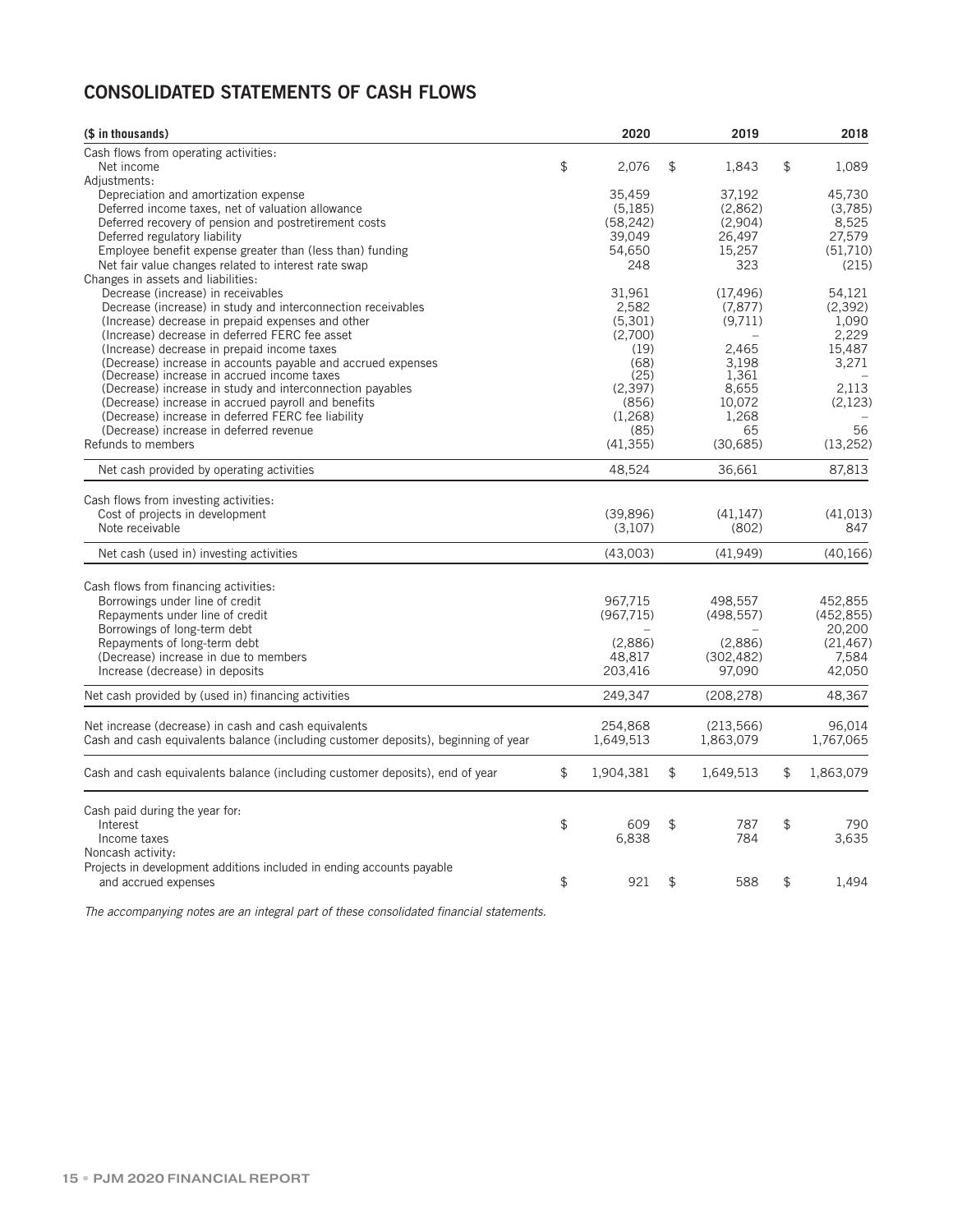# **NOTES TO THE CONSOLIDATED FINANCIAL STATEMENTS**

#### **December 31, 2020**

**(\$ in tables in thousands, unless otherwise noted)**

#### **1. COMPANY OVERVIEW**

#### *Background*

PJM Interconnection, L.L.C. (PJM or the Company) is a regional transmission organization (RTO) responsible for the operation of wholesale electric markets and for centrally dispatching electric systems in the PJM region. PJM's services and the markets PJM operates are subject to regulation by the Federal Energy Regulatory Commission (FERC).

PJM is a limited liability, non-stock company incorporated in the state of Delaware. PJM's Board of Managers is constituted as an independent body, and PJM operates independently from its members.

#### *Nature of Operations*

The Company currently coordinates a pooled generating capacity of more than 185,378 megawatts (MW) and operates wholesale electricity markets with approximately 1,038 members. PJM enables the delivery of electric power to more than 65 million people in all or parts of Delaware, Illinois, Indiana, Kentucky, Maryland, Michigan, New Jersey, North Carolina, Ohio, Pennsylvania, Tennessee, Virginia, West Virginia and the District of Columbia.

PJM manages a sophisticated regional planning process for generation and transmission expansion to ensure continued reliability of the electric system. Using information technology, PJM provides real-time information to market participants to support their daily transactions and business decision-making. In addition to ensuring the reliable supply of electricity, PJM administers internet-based bid markets in which participants buy and sell day-ahead and spot-market energy, Financial Transmission Rights (FTRs), synchronized reserves and regulation services.

PJM Settlement, Inc. (PJM Settlement) is a wholly owned subsidiary of PJM, organized as a Pennsylvania nonprofit corporation, and is a FERC-regulated entity. PJM Settlement was formed to handle all of the credit, billing and settlement functions for PJM's members' transactions in the PJM markets and for transmission service. PJM Settlement acts as a counterparty to members' pool transactions in the PJM markets. For the pool transactions in the PJM markets, flash title passes through PJM Settlement immediately prior to passing to the ultimate buyer and seller of the product. This arrangement reinforces PJM's authority to continue to net a member's offsetting financial positions in PJM markets for credit and billing purposes, provides clarity in PJM Settlement's legal standing to pursue collection from a bankrupt member, and complies with FERC's recommendation on credit policy requirements for competitive wholesale electricity markets.

PJM Connext, L.L.C (PJM Connext) is a wholly owned subsidiary of PJM and is not a FERC-regulated entity. PJM Connext was formed to provide service and technology solutions to existing and emerging energy markets, system operators, RTOs and other entities.

PJM Technologies, Inc. (PJM Tech) is a wholly owned subsidiary of PJM Connext and is not a FERC-regulated entity. PJM Tech provides international consulting services including training, program planning and implementation advice regarding development of wholesale electric market design and market rules.

PJM Environmental Information Services, Inc. (PJM EIS) is a wholly owned subsidiary of PJM Connext formed to provide environmental and emissions attributes reporting and tracking services to its subscribers in support of renewable portfolio standards and other disclosure requirements that may be implemented by governmental agencies. PJM EIS is not a FERC-regulated entity.

#### *Tariff Cost Recovery*

PJM recovers its administrative costs through a stated-rate mechanism under the Company's Open Access Transmission Tariff (Tariff). PJM's most recent stated-rate filing was approved by FERC on December 22, 2016, with an effective date of January 1, 2017.

The stated-rate Tariff provided a composite stated rate of 36 cents per megawatt hours (MWh) effective for 2018. Beginning in 2019, the composite stated rate increased, and will continue to increase, by 2.5 percent on the first day of each of the next four calendar years. The composite stated rate will be 41 cents per MWh effective January 1, 2024, and will remain at that level until PJM submits a superseding rate-change filing.

PJM Settlement recovers its administrative costs under a separate schedule under the Tariff.

#### *Summary of Service Fees*

|                           | 2020      | 2019                             | 2018      |
|---------------------------|-----------|----------------------------------|-----------|
| PJM stated-rate revenues  |           | $$311,105$ $$311,588$ $$303,344$ |           |
| PJM Settlement revenues   | 8.613     | 8.822                            | 6.520     |
| <b>Total service fees</b> | \$319.718 | \$320,410                        | \$309,864 |

#### *COVID-19 Pandemic*

The spread of the coronavirus (COVID-19) in the United States and globally has led to economic disruption. PJM is taking steps to mitigate the potential risks arising from the spread of the virus; however, it is reasonably possible that future PJM results could be negatively affected by the impacts of the COVID-19 pandemic. The extent to which the COVID-19 pandemic may impact results will depend on future developments, which have uncertain scope and duration. PJM cannot predict if there will be a material effect to PJM's financial position, results of operations or cash flows.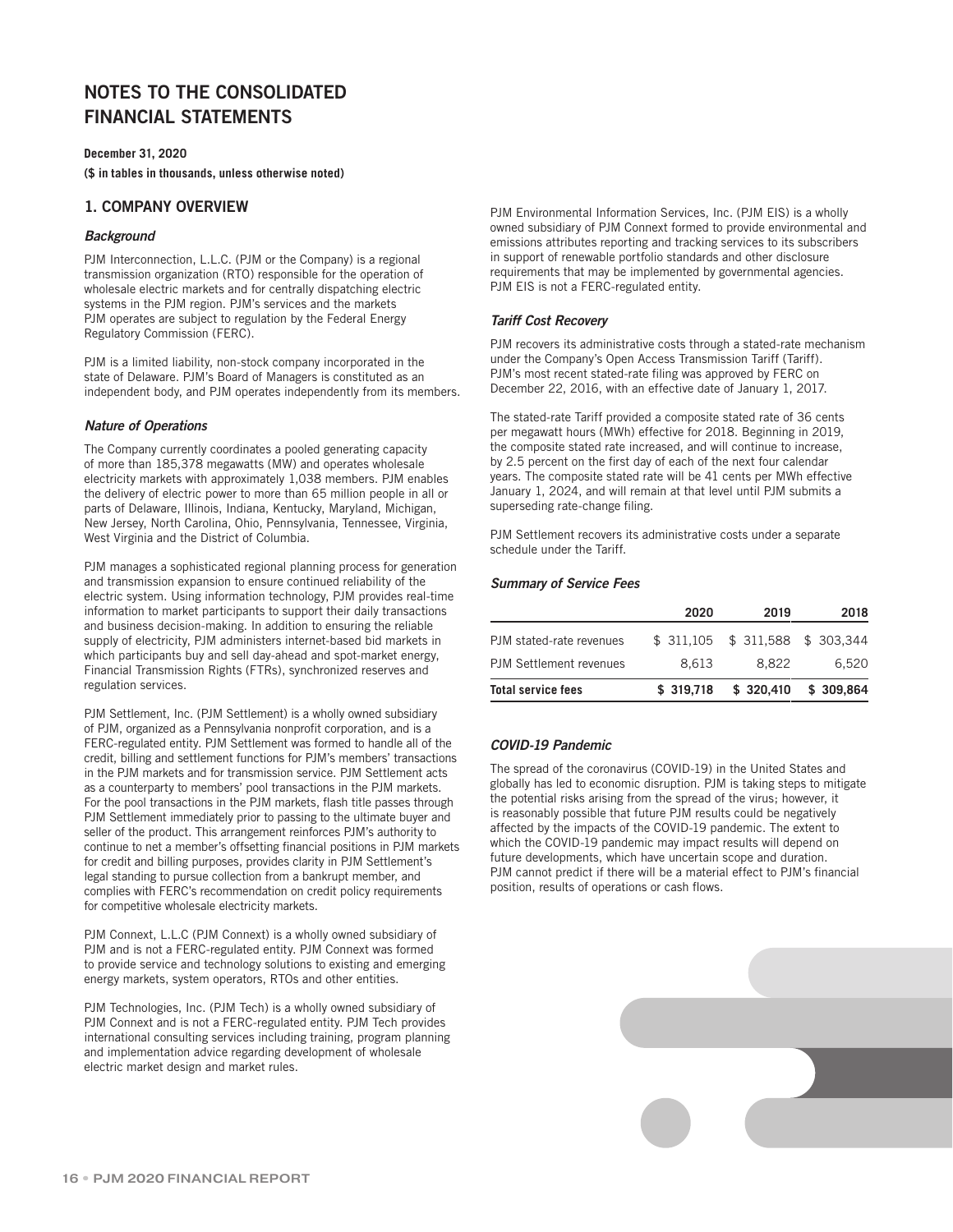#### **2. SUMMARY OF SIGNIFICANT ACCOUNTING POLICIES AND SELECTED FINANCIAL INFORMATION**

#### **Accounting Standards Not Yet Adopted**

#### *Leases*

In February 2016, the Financial Accounting Standards Board (FASB) issued new guidance related to lease accounting. The key objective of the new standard is to increase transparency and comparability among organizations by recognizing lease assets and lease liabilities on the balance sheet and disclosing key information about leasing arrangements. Lessees will need to recognize a right-of-use asset and a lease liability for virtually all of their leases (other than leases that meet the definition of a short-term lease). For income statement purposes, a dual model has been retained, with leases to be designated as operating leases or finance leases. Expenses will be recognized on a straight-line basis for operating leases and a front-loaded basis for finance leases. The new standard is effective for periods beginning after December 15, 2021, with early adoption permitted. The new standard can be adopted using a modified retrospective transition and provides for certain practical expedients. The Company is currently evaluating the effect of the new standard on the Company's Consolidated Statements of Financial Position; Consolidated Statements of Income, Comprehensive Income and Paid-in Capital, Retained Earnings and Accumulated Other Comprehensive Income (Loss); and Consolidated Statements of Cash Flows.

#### *Rate Reference Reform*

In March 2020, the FASB issued guidance addressing the potential accounting burden expected when global capital markets move away from the London Interbank Offered Rate (LIBOR) as a benchmark interest rate. The guidance provides optional expedients and exceptions for contract modifications and hedging relationships that reference LIBOR or another reference rate expected to be discontinued. The new standard is effective from issuance through December 31, 2022. The Company is currently evaluating the effect of the new standard on the Company's Consolidated Statements of Financial Position; Consolidated Statements of Income, Comprehensive Income and Paid-in Capital, Retained Earnings and Accumulated Other Comprehensive Income (Loss); and Consolidated Statements of Cash Flows.

#### *Accounting for Costs Incurred in a Cloud Computing Service Arrangement*

In August 2018, the FASB issued guidance addressing accounting for implementation costs incurred in a cloud computing arrangement that is a service contract. The guidance aligns the accounting for costs incurred to implement a cloud computing arrangement that is a service arrangement with existing guidance on capitalizing costs associated with developing or obtaining internal-use software. The new standard is effective for annual periods beginning after December 15, 2020. The Company is currently evaluating the effect of the new standard on the Company's Consolidated Statements of Financial Position; Consolidated Statements of Income, Comprehensive Income and Paidin Capital, Retained Earnings and Accumulated Other Comprehensive Income (Loss); and Consolidated Statements of Cash Flows.

#### **Significant Accounting Policies**

#### *Basis of Presentation*

The accompanying consolidated financial statements have been prepared on an accrual basis in accordance with generally accepted accounting principles in the United States of America (GAAP) and include the accounts of PJM Interconnection, L.L.C. and its wholly owned subsidiaries (PJM or the Company). All intercompany transactions and balances have been eliminated.

The preparation of financial statements in conformity with GAAP requires management to make estimates and assumptions that affect the amounts reported in the financial statements and accompanying disclosures. The following accounting policies are particularly important to PJM's financial position or results of operations, and some require estimates or other judgments of matters of uncertainty. Changes in the estimates or other judgments included within these accounting policies could result in a significant change to the financial statements. These estimates are based on management's best knowledge of current events and actions the Company may undertake in the future.

#### *Net Presentation of Member Activity*

The Company has determined that although PJM has flash title to pooled transactions through its wholly owned subsidiary PJM Settlement, all activity for which PJM Settlement is the central counterparty should be recorded on a net basis. The Company's determination is based on these facts: (1) the member company, not PJM Settlement, is the primary obligor in each transaction; (2) PJM Settlement earns a fixed amount per transaction; and (3) the member company has the credit risk, not PJM Settlement. As such, the Company presents member activity for which PJM Settlement is the central counterparty, including accounts receivable, accounts payable, FTRs, revenue and expense, on a net basis in its consolidated financial statements.

#### *Lease Transactions*

The Company accounts for lease transactions as either capital leases or operating leases, depending on the terms of the underlying lease agreements.

Assets leased under a capital lease are recorded at cost, which is the net present value of the future lease payments. Such assets are included in fixed assets in the Company's Consolidated Statements of Financial Position and depreciated using the straight-line method over the shorter of the lease term or estimated useful lives. The aggregate lease payments are recorded as a capital lease obligation, net of interest charges as determined by the excess of lease payments over the cost of the leased asset. This implicit interest cost is charged to expense over the lease term using the effective interest rate method.

The lease payments under an operating lease are recognized as current expenses on an accrual basis over the term of the lease agreement.

#### *Study and Interconnection Activity*

Under the Tariff, PJM's transmission provider role is to direct the operation and coordinate the maintenance of the transmission system and indicate, based on studies conducted by PJM, necessary enhancements or modifications to the transmission system. The modifications that are performed on the transmission system, such as network upgrades and generation additions, are conducted principally by third-party vendors at the request of transmission customers. In its system planning capacity as a transmission service provider, PJM provides billing and collection services in the interconnection service agreement process. Billings and collections by PJM for work it performs on behalf of the counterparties to the specific interconnection agreements are reported on a net basis in the Consolidated Statements of Income, Comprehensive Income and Paid-in Capital, Retained Earnings and Accumulated Other Comprehensive Income (Loss).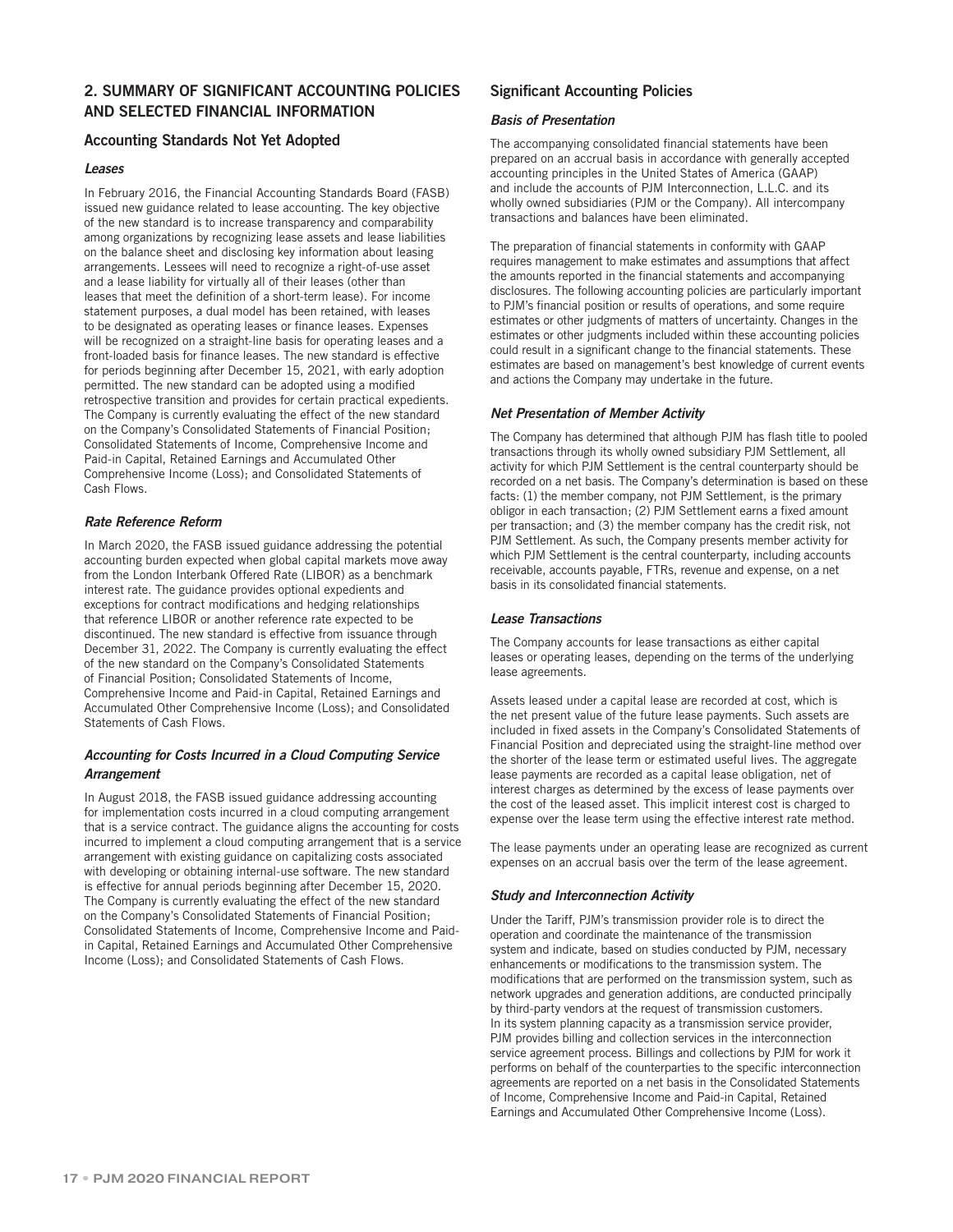#### *Cash Equivalents*

Highly liquid investments with maturities of three months or less when purchased are considered cash equivalents.

#### *Concentration of Credit Risk*

Financial instruments that subject PJM to credit risk consist primarily of accounts receivable relating to monthly service fee billings. As provided in PJM's Operating Agreement, members are required either to maintain approved credit ratings or to post specified financial security to obtain credit within the PJM markets. During 2020, approximately 60 percent of PJM's operating expenses were billed to approximately 20 of its members. PJM had approximately 1,038 members at year-end 2020.

Under the terms of the PJM Operating Agreement, any payment defaults may be billed to and collected from PJM's other member companies.

#### *Fixed Asset Capitalization*

PJM's fixed assets principally comprise software and capitalized software development costs, leasehold improvements, computer hardware and buildings. The costs incurred to acquire and develop computer software for internal use, including financing costs, are capitalized. However, costs incurred prior to the determination of feasibility of developed software and costs incurred following the in-service date of developed software are expensed. Fixed assets are depreciated or amortized using the straight-line method over the useful lives of the assets as follows:

| Software and capitalized<br>software development costs | 3 to 10 years  |
|--------------------------------------------------------|----------------|
| Computer hardware                                      | 3 to 5 years   |
| Vehicles                                               | 5 years        |
| Furniture and fixtures                                 | 10 years       |
| Building and leasehold improvements                    | 10 to 15 years |
| <b>Buildings</b>                                       | 25 years       |

#### *Deferred Recovery of Pension and Postretirement Costs*

The Company recognizes the funding status of the projected benefit obligation (PBO) of its defined benefit pension plan and other postretirement employee benefit plan as liabilities in the Consolidated Statements of Financial Position. The PBO represents the actuarial present value of benefits attributable to employee service rendered to date, including the effects of estimated future salary increases. At December 31, 2020, in addition to recording the underfunded PBO as a liability, PJM recorded a regulatory asset to reflect the anticipated future recovery of the amounts expected to be funded in the future through the Company's rate structure. This regulatory asset, which will be amortized each quarter as the net periodic benefit cost of the underfunded liability as recognized, was \$91.2 million and \$32.9 million at December 31, 2020 and 2019, respectively.

#### *Deferred FERC Fees and Deferred FERC Fee Asset/Liability*

FERC charges an annual assessment to all public utilities based on kilowatt-hours of interstate transmission service provided. PJM recovers from its members the annual charges from FERC. At December 31, 2020, PJM had a \$2.7 million deferred FERC fee asset. This asset represents the difference between amounts collected from PJM members and amounts ultimately assessed by FERC during the year and is a factor considered in determining the FERC fee charges billed to PJM members during the subsequent year. At December 31, 2019, PJM had a \$1.3 million deferred FERC fee liability that resulted from over-collections during 2019 and was netted into amounts billed to PJM's members during 2020.

#### *Deferred Regulatory Liability*

The stated-rate Tariff provides for the accumulation of a financial reserve. PJM is permitted to maintain a reserve as a deferred regulatory liability in an amount up to 6 percent of its annual statedrate revenues, except that in every third year, the financial reserve must be reduced to 2 percent of annual stated-rate revenues. The amount accumulated under the financial reserve provisions is classified as a non-current liability in the Company's Consolidated Statements of Financial Position. On a quarterly basis, PJM refunds the deferred regulatory liability balance in excess of the permitted financial reserve for the previous quarter. The quarterly refund rate is established after the financial close of each quarter, and refunds are distributed to the members on a prospective basis in the following quarter. During calendar years 2020, 2019 and 2018, PJM made refunds of \$41.4 million, \$30.7 million and \$13.3 million, respectively.

Any under- or over-refund amounts will be reflected in the deferred regulatory liability activity in the following quarter.

On December 16, 2020, FERC approved PJM's filed proposal requesting revisions to the Tariff to modify how PJM allocates the amount in PJM's deferred regulatory liability account that exceeds 6 percent of PJM's annual stated-rate revenues at the end of the calendar quarter. Effective November 1, 2020, PJM has eliminated the previous refund allocation percentages and will allocate refund amounts among administrative service categories that had cumulative revenues in excess of cumulative expense during a defined reference period.

For PJM Settlement, the deferred regulatory liability is defined in its rate schedule in the Tariff and is equal to revenues collected in excess of accrual-basis expenses. This balance is refunded quarterly. The quarterly refund rate is established after the financial close of each quarter, and refunds are distributed to the members on a prospective basis in the following quarter. The PJM Settlement rate schedule does not include a financial reserve element.

PJM recognizes deferred regulatory income in the revenue section of the Consolidated Statements of Income, Comprehensive Income and Paid-in Capital, Retained Earnings and Accumulated Other Comprehensive Income (Loss) for the amount by which service fee revenues pursuant to the rate schedules differ from applicable expenses in the reporting period. The amount by which cumulative revenues under the rate schedules exceed cumulative expenses and refunds is reported as a deferred regulatory liability in the Consolidated Statements of Financial Position. In circumstances in which revenues are less than expenses, PJM reduces the deferred regulatory liability with an offset to deferred regulatory income.

At December 31, 2020 and 2019, the deferred regulatory liability was \$17.7 million and \$20.0 million, respectively. At December 31, 2019, the current portion of the deferred regulatory liability was \$14.0 million, which was refunded to members by PJM and PJM Settlement during the first quarter of 2020. The non-current portion of the deferred regulatory liability of \$17.7 million and \$6.0 million represents the amount of PJM's reserve at December 31, 2020 and 2019, respectively. The December 31, 2019, deferred regulatory liability reserve balance reflected the reduction to 2 percent of annual stated-rate revenues as required every third year under PJM's stated-rate Tariff.

#### *Deferred Revenue*

PJM membership fees, which are billed and collected in advance of the year for which they apply, are amortized ratably over the related annual membership period.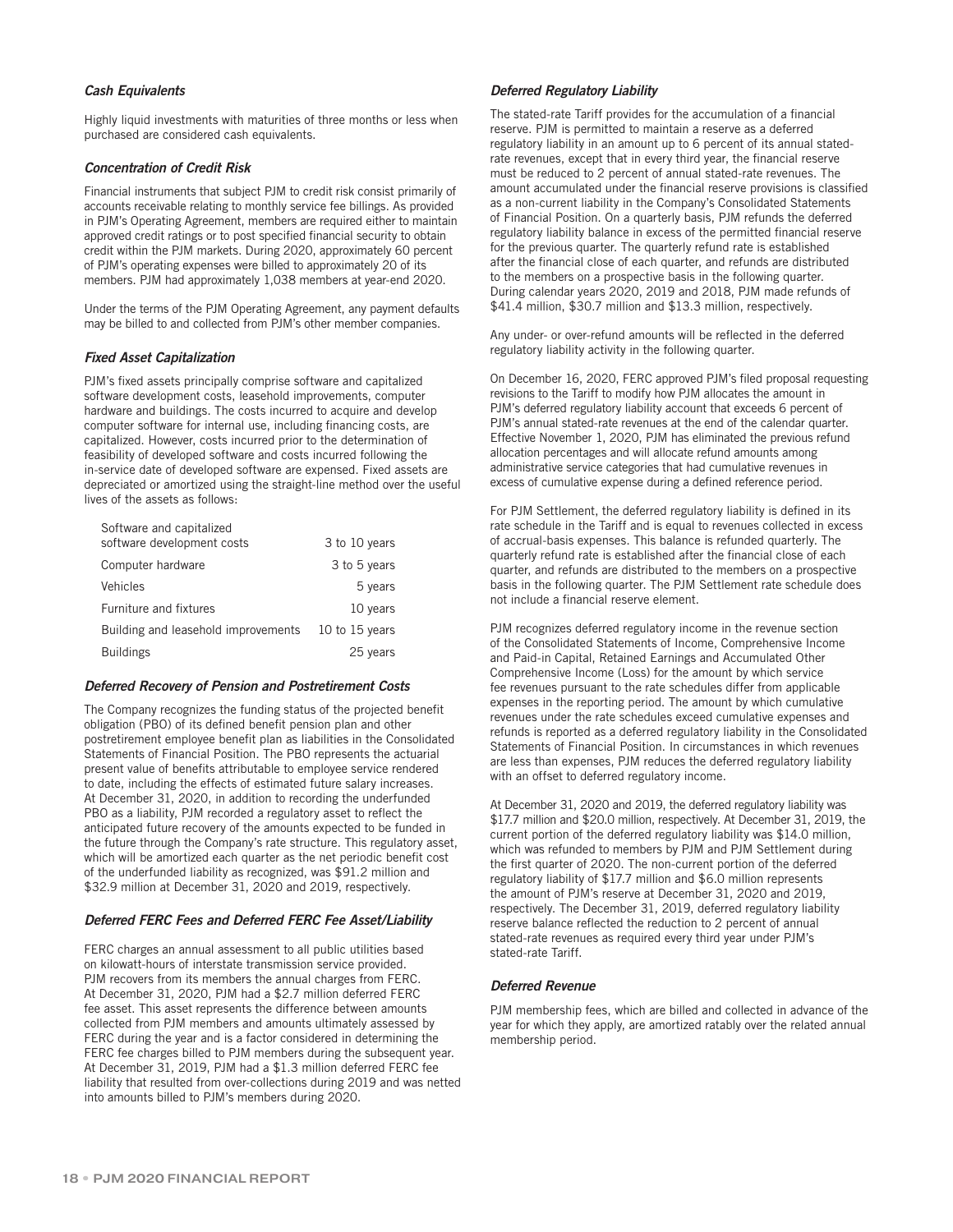#### *Deposits*

At December 31, 2020, the deposits balance comprised \$214.6 million received for study and interconnection fees and \$1,586.7 million for customer credit. At the end of 2019, PJM held deposits of \$159.3 million for study and interconnection fees and \$1,438.6 million for customer credit. These deposits are maintained in separate cash accounts that are not legally restricted.

#### *Income Tax Accounting*

PJM has elected to be taxed as a corporation for both federal and state income tax purposes. PJM and its subsidiaries file a consolidated federal income tax return. The consolidated financial statements include prepaid income taxes, accrued income taxes and deferred income taxes. Prepaid income taxes relate to federal and state overpayments on deposit with taxing authorities. These overpayments will be applied to future federal and state income tax liabilities. Deferred income taxes represent the temporary differences between the Company's financial statement basis and tax basis in existing assets and liabilities measured using presently enacted tax rates. A valuation allowance has been provided against certain deferred tax assets for which management has concluded it is more likely than not the Company will be unable to recognize the income tax benefit associated with those future tax deductions.

#### *Fair Values of Financial Instruments*

The carrying amounts reported in the Consolidated Statements of Financial Position for current financial assets and liabilities generally approximate their fair values.

#### *Benefit Plan Accounting*

PJM accrues the costs of providing future employee benefits based on assumptions made regarding the valuation of benefit obligations and performance of plan assets. Delayed recognition of differences between actual results and those assumed allows for a relatively even recognition of the effects of changes in benefit obligations and plan performance over the working lives of the employees who benefit under the plans.

In addition to recognizing the underfunded or overfunded PBO of a defined benefit pension plan as an asset or liability in the Consolidated Statements of Financial Position, PJM recognizes annual changes in gains or losses, prior service costs or other credits that have otherwise not been recognized as a part of the liability for pension benefits in the Consolidated Statements of Financial Position. A corresponding regulatory asset, called deferred recovery of pension and postretirement costs, has been recognized as a non-current asset in the Consolidated Statements of Financial Position.

PJM's selection of the discount rate, health care cost-trend rate and expected rate of return on assets is based on its review of available current, historical and projected rates, as applicable.

#### *Derivatives*

PJM has one interest rate swap that qualifies as a derivative instrument. The Company accounts for this derivative as either an asset or liability at fair value in the Consolidated Statements of Financial Position with changes in fair value recorded through earnings. Refer to Note 7 for additional details related to PJM's interest rate swap.

An FTR is a financial instrument that enables PJM market participants to reduce their congestion-related price risk when delivering or selling energy on the grid. PJM Settlement is neither the buyer nor the seller of FTRs, but as FTR auctions clear, PJM Settlement is temporarily the counterparty to both the FTR buyer and FTR seller. Refer to Note 8 for additional details related to FTR derivative disclosures.

#### *Revenue Recognition*

PJM recognizes as revenue amounts both billed and unbilled under PJM and PJM Settlement's Tariff rate schedules.

Revenues recorded as study and interconnection fees arise from billing and collection services in the interconnection service agreement process performed by PJM. These revenues are presented on a gross basis in the Company's Consolidated Statements of Income, Comprehensive Income and Paid-in Capital, Retained Earnings and Accumulated Other Comprehensive Income (Loss), and are offset directly by the corresponding interconnection expenses.

PJM Connext, PJM Tech and PJM EIS recognize as revenues amounts both billed and unbilled.

#### *Subsequent Events*

PJM has performed an evaluation of subsequent events through March 4, 2021, which is the date the consolidated financial statements were issued.

#### **3. REVENUE AND ACCOUNTS RECEIVABLE**

#### *Disaggregated Revenues*

The Company has included in the table below disaggregation of PJM service fee revenues by subsidiary schedule as defined in Schedule 9 of the Company's Tariff.

|                                                                                                                                                                                                                        |    | 2020                                           |      | 2019                                           |
|------------------------------------------------------------------------------------------------------------------------------------------------------------------------------------------------------------------------|----|------------------------------------------------|------|------------------------------------------------|
| PJM stated-rate revenues<br>Control area administration service<br>Market support service<br>FTR administration service<br>Capacity resource and obligation<br>management service<br>Regulation and frequency response | £. | 176,473<br>83,273<br>33,567<br>15,048<br>2,744 | - \$ | 177,090<br>83,931<br>33,177<br>14,778<br>2,612 |
|                                                                                                                                                                                                                        |    | 311,105                                        |      | 311,588                                        |
| PJM Settlement service fees                                                                                                                                                                                            |    | 8,613                                          |      | 8,822                                          |
| <b>Total service fees</b>                                                                                                                                                                                              |    | 319,718                                        |      | 320,410                                        |

For the years ended December 31, 2020 and 2019, PJM Connext recorded consolidated revenue of \$3.7 million and \$4.5 million, respectively, which is included in other operating revenue in the Consolidated Statements of Income, Comprehensive Income and Paid-in Capital, Retained Earnings and Accumulated Other Comprehensive Income (Loss).

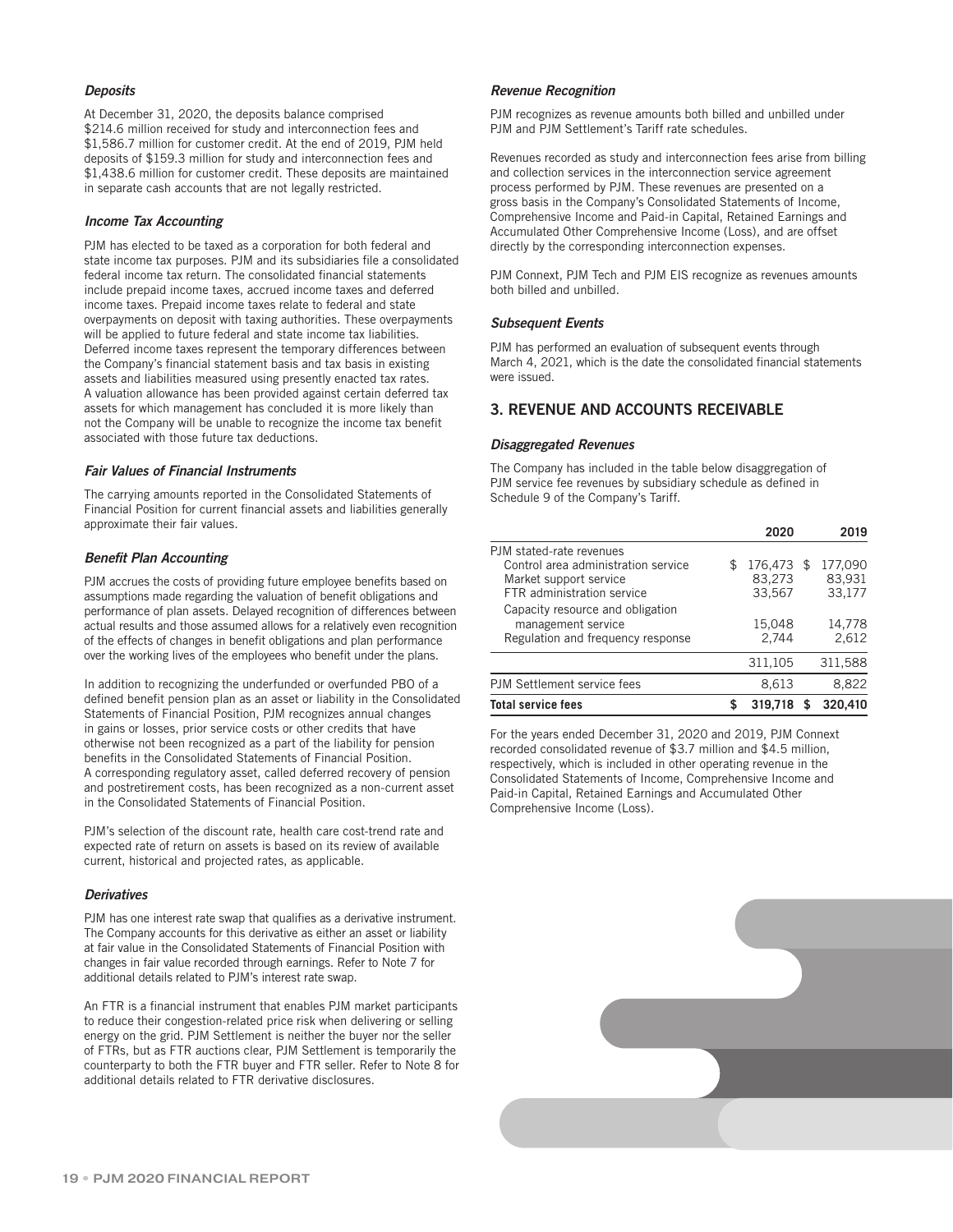#### *Contract Balances*

PJM membership fees, which are billed and collected in advance of the year for which they apply, are recognized as revenue ratably over the related annual membership period. Under the revenue guidance, membership fees – recorded as deferred revenue – are considered contract liabilities. The December 31, 2020 and 2019 balances of deferred revenue resulting from contracts with customers was \$3.4 million and \$3.5 million, respectively. During 2020 and 2019, PJM recognized \$3.5 million and \$3.6 million, respectively, of revenue for PJM membership fees.

There were no material contract assets as of December 31, 2020.

PJM's accounts receivables at December 31, 2020, consisted of the following:

|                                       | 2020      | 2019         |
|---------------------------------------|-----------|--------------|
| Billed:                               |           |              |
| PJM Connext                           | \$<br>780 | \$<br>695    |
|                                       | 780       | 695          |
| Unbilled:                             |           |              |
| PJM service fees, net of refunds      |           |              |
| to members                            | 22,020    | 24.460       |
| PJM recovery of pass-through charges  | 14,817    | 10.541       |
| Default allocation assessment         | 329       | 4,935        |
| Marginal line loss billing adjustment |           | 16.559       |
| FERC orders requiring reallocation    |           |              |
| and refunds                           | (12,717)  |              |
|                                       | 24,449    | 56,495       |
| Total accounts receivable             | 25.229    | \$<br>57,190 |

PJM's member companies are billed on a monthly basis for recovery of PJM and PJM Settlement's administrative costs under the Tariff.

All study and interconnection receivables were billed at December 31, 2020.

#### **4. FIXED ASSETS**

A summary of fixed assets by classification as of December 31, 2020 and 2019, follows:

|                                                                            | 2020         | 2019         |
|----------------------------------------------------------------------------|--------------|--------------|
| <b>Buildings</b>                                                           | \$<br>18,812 | \$<br>18.812 |
| Leasehold improvements                                                     | 68.369       | 68.048       |
| Capitalized lease                                                          | 25.889       | 25.889       |
| Software development                                                       | 570.422      | 553.667      |
| Computer hardware                                                          | 145.799      | 139.021      |
| Furniture and fixtures                                                     | 5,866        | 5,787        |
| Vehicles                                                                   | 182          | 182          |
| Subtotal                                                                   | 835,339      | 811,406      |
| Accumulated depreciation and<br>amortization                               | (748,058)    | (712, 616)   |
| Total fixed assets, net of<br>accumulated depreciation and<br>amortization | \$<br>87.281 | \$<br>98.790 |

Amortization of software development costs for the years ended December 31, 2020, 2019 and 2018, were \$22.1 million, \$24.9 million and \$31.5 million, respectively.

Amortization of capitalized lease costs was \$1.7 million for each of the years ended December 31, 2020, 2019 and 2018.

Total interest costs incurred for the years ended December 31, 2020, 2019 and 2018, were \$7.1 million, \$35.0 million and \$17.4 million, respectively. For the years ended December 31, 2020, 2019 and 2018, interest capitalized for assets under development was \$0.6 million, \$0.7 million and \$0.7 million, respectively.

#### **5. NOTE RECEIVABLE**

On March 21, 2008, FERC approved a settlement to restructure the relationship between PJM and PJM's former Market Monitoring Unit. As part of the settlement, the Market Monitoring Unit and its functions transitioned from being an internal PJM department to an external firm, Monitoring Analytics, LLC (MA). MA operates independently of PJM management and the Board of Managers. In order to facilitate the externalization of this function and as part of the settlement agreement approved by FERC, PJM entered into a revolving loan agreement with MA during March 2008. The original revolving loan agreement was extended in November 2019 to March 31, 2026.

The purpose of the PJM revolving loan to MA is to fund capital needs associated with MA's technology systems and working capital needs related to MA's responsibilities per Attachment M of the Tariff to monitor the markets administered by PJM. The revolving loan has a capacity of \$11.0 million and is secured by MA's accounts receivable and future collections of accounts receivable. At December 31, 2020 and 2019, the interest rate on the revolving loan agreement between PJM and MA was 3.25 percent and 4.75 percent, respectively. The interest rate on all loan advances is equal to the PNC Bank Base Rate. The PNC Bank Base Rate is the highest of (A) the Prime Rate, (B) the sum of the Federal Funds Rate plus 50 basis points (0.50 percent), or (C) the sum of LIBOR plus 100 basis points (1.0 percent).

At December 31, 2020 and 2019, the outstanding balance due from MA recorded by PJM as a note receivable was \$6.2 million and \$3.1 million, respectively. At December 31, 2020 and 2019, the current portion of the note receivable was \$2.7 million and \$1.6 million, respectively. The current balance at December 31, 2020, represents the amount to be repaid during 2021. The non-current portion of the note receivable was \$3.5 million at December 31, 2020, and \$1.5 million at December 31, 2019.

#### **6. SHORT-TERM DEBT**

#### *PNC Bank (PNC) Revolving Line of Credit*

PJM maintains with PNC a FERC-approved revolving line of credit agreement with a capacity amount of \$150 million. PJM received approval from FERC on January 13, 2020, to continue to borrow under this facility through January 31, 2022. On January 24, 2020, the extension in term to the facility was executed with PNC. The revolving line of credit is unsecured and available to fund short-term cash obligations.

Under the loan covenants for the revolving line of credit agreement, PJM is required to meet certain financial and non-financial covenants. PJM was in compliance with these covenants as of December 31, 2020.

At both December 31, 2020 and 2019, there were no amounts outstanding under the revolving line of credit agreement. The interest rate on borrowings under this facility is based on the 30-day LIBOR rate plus a spread of 62.5 basis points (0.625 percent). At December 31, 2020, the interest rate was 0.768 percent.

The line of credit facility has a commitment fee of 6.00 basis points (0.06 percent) on the unused balance. This fee is calculated daily and paid quarterly.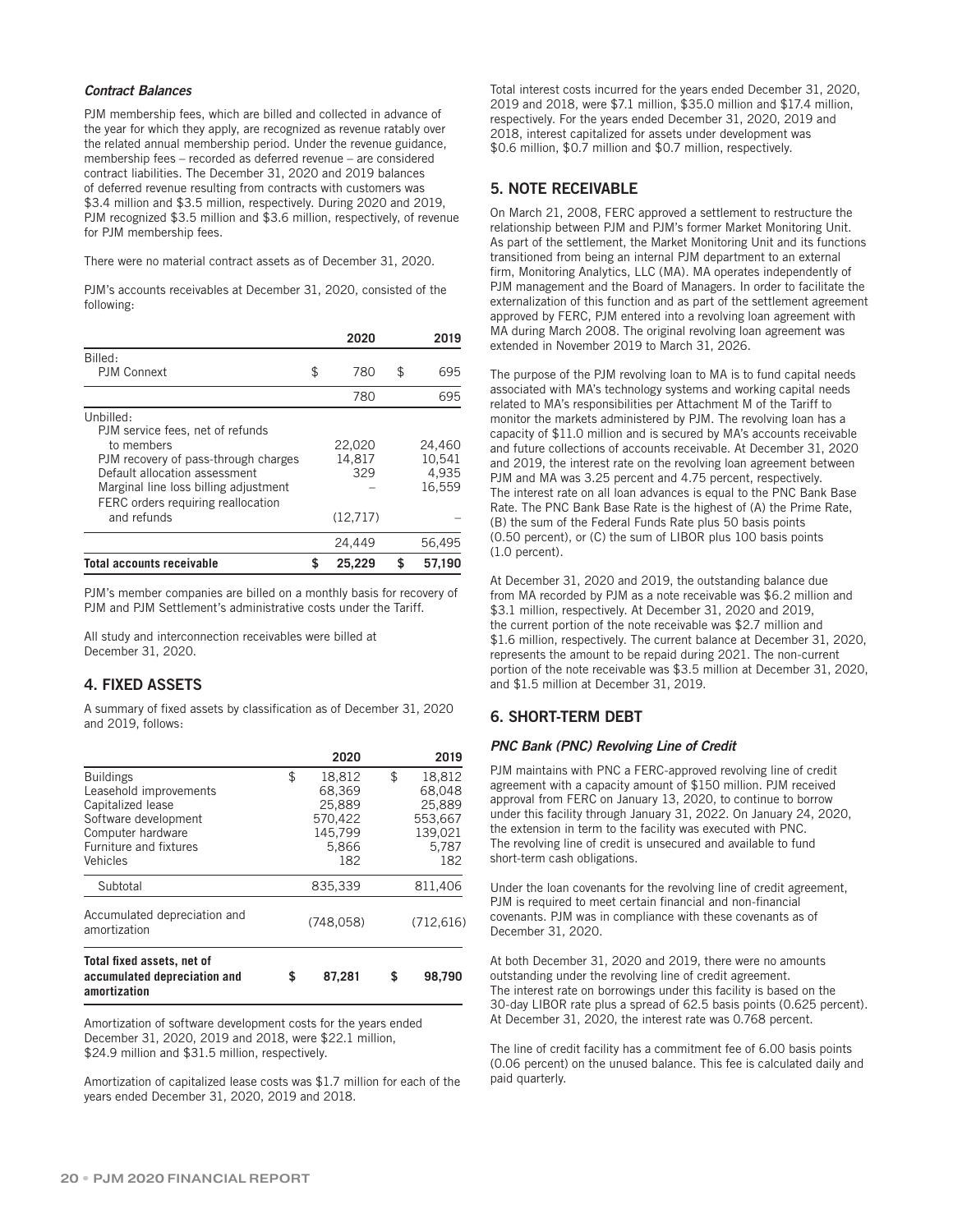#### *364-Day Revolving Line of Credit*

On April 23, 2020, PJM entered into a \$50 million, 364-day revolving line of credit agreement with PNC. The revolving line of credit is unsecured and available to manage near-term uncertainties stemming from the COVID-19 pandemic. On May 14, 2020, PJM received approval from FERC providing authorization for a total revolving line of credit with PNC of \$200 million, consisting of the existing \$150 million revolving line of credit and the new short-term revolving line of credit for \$50 million.

At December 31, 2020, there was no amount outstanding under the revolving credit agreement. The interest rate on borrowings under this revolving credit agreement is based on the 30-day LIBOR. At December 31, 2020, the interest rate was 1.643 percent.

The facility also has a commitment fee of 25.00 basis points (0.25 percent) on the unused balance. This fee is calculated daily and paid quarterly.

On February 12, 2021, PJM terminated the 364-day revolving line of credit agreement with PNC.

#### **7. LONG-TERM DEBT AND DERIVATIVE FINANCIAL INSTRUMENT – INTEREST RATE SWAP**

#### *Bank of America (BoA) Loan Agreement*

On June 28, 2018, FERC approved PJM's request to refinance the Company's existing bank loan through a new term loan from BoA. On July 20, 2018, PJM entered into a \$20.2 million loan agreement with BoA. The BoA term loan has a seven-year term and is unsecured.

As of December 31, 2020 and 2019, the outstanding borrowings under the term loan were \$13.7 million and \$16.6 million, respectively. As defined in the loan agreement, the term loan bears interest at a rate per annum equal to the LIBOR rate plus a spread of 65 basis points (0.65 percent). As of December 31, 2020, the interest rate was 0.805 percent.

Under the loan agreement, PJM is required to meet certain financial and non-financial covenants. PJM was in compliance with these covenants as of December 31, 2020.

Repayments of principal under the BoA Bank Loan Agreement are scheduled as follows:

#### **Year ended December 31,**

| <b>Total</b> | 13,707      |
|--------------|-------------|
| 2025         | 2,163       |
| 2024         | 2,886       |
| 2023         | 2,886       |
| 2022         | 2,886       |
| 2021         | \$<br>2,886 |

#### *Derivative Financial Instrument – Interest Rate Swap*

To manage interest rate risk associated with the \$20.2 million loan agreement with BoA, the Company entered into an interest rate swap agreement with BoA effective August 1, 2018. The interest rate swap agreement effectively fixes the interest payments of the Company's floating rate debt instrument at a rate of 3.62 percent. The term of the interest rate swap matches the term of the loan.

While PJM has entered into an economic hedge of its interest rate, the Company has elected not to designate this instrument as a cash flow or fair value hedge for accounting purposes. Accordingly, the interest rate swap is carried at fair value in the Consolidated Statements of Financial Position with changes in fair value recorded through earnings. At December 31, 2020 and 2019, the fair value of the swap was a liability of \$0.9 million and \$0.6 million, respectively.

For the years ended December 31, 2020, 2019 and 2018, in conjunction with changes in the fair value of the interest rate swap, PJM recognized a \$0.3 million derivative mark-to-market loss, a \$0.3 million derivative mark-to-market loss and a \$0.2 million derivative mark-to-market gain, respectively, as interest expense in the Consolidated Statements of Income, Comprehensive Income and Paid-in Capital, Retained Earnings and Accumulated Other Comprehensive Income (Loss).

The Company does not hold or issue financial instruments for speculative or trading purposes for its own account.

#### **8. DERIVATIVE FINANCIAL INSTRUMENT – FTRs**

PJM Settlement is the central counterparty to members' pool transactions. Accordingly, PJM Settlement has flash title pass through it when markets settle and as charges/credits are assessed on pool transactions.

An FTR is a financial instrument that enables market participants to reduce their congestion-related price risk when delivering or selling energy on the grid. It provides an economic hedging mechanism against congestion charges that can be transacted by members separately from transmission service. Ultimately, PJM Settlement is neither the buyer nor seller of FTRs, but, as FTR auctions clear, PJM Settlement is temporarily the counterparty to both the FTR Buyer and the FTR Seller. For reporting purposes, these positions net to zero in the Consolidated Statements of Financial Position and the Consolidated Statements of Income, Comprehensive Income and Paid-in Capital, Retained Earnings and Accumulated Other Comprehensive Income (Loss), and do not represent a credit risk to PJM. However, because FTRs have ongoing open positions at period end, the Company is disclosing the fair value of these instruments, even though they do not present a direct credit risk to PJM.

The gross fair value of both the FTR assets and FTR liabilities as of December 31, 2020, was \$178 million. A total of 294 members are FTR holders related to a total of 4.6 million MWh. As of December 31, 2020, PJM held \$2.0 billion in collateral related to these FTR transactions. The collateral is based on the calculated net value of the positions held in each member's FTR portfolio. The collateral can be in the form of cash or a letter of credit.

Roll-forward of FTR activity for the years ended December 31, 2020 and 2019, consisted of the following:

#### **(\$ in millions)**

| Balance at January 1, 2020<br>Auction additions<br>Settlement and change in fair value |   | 327<br>456<br>(605) |
|----------------------------------------------------------------------------------------|---|---------------------|
| Balance at December 31, 2020                                                           |   | 178                 |
| Balance at January 1, 2019<br>Auction additions<br>Settlement and change in fair value | ፍ | 343<br>510<br>(526) |
| Balance at December 31, 2019                                                           |   | 327                 |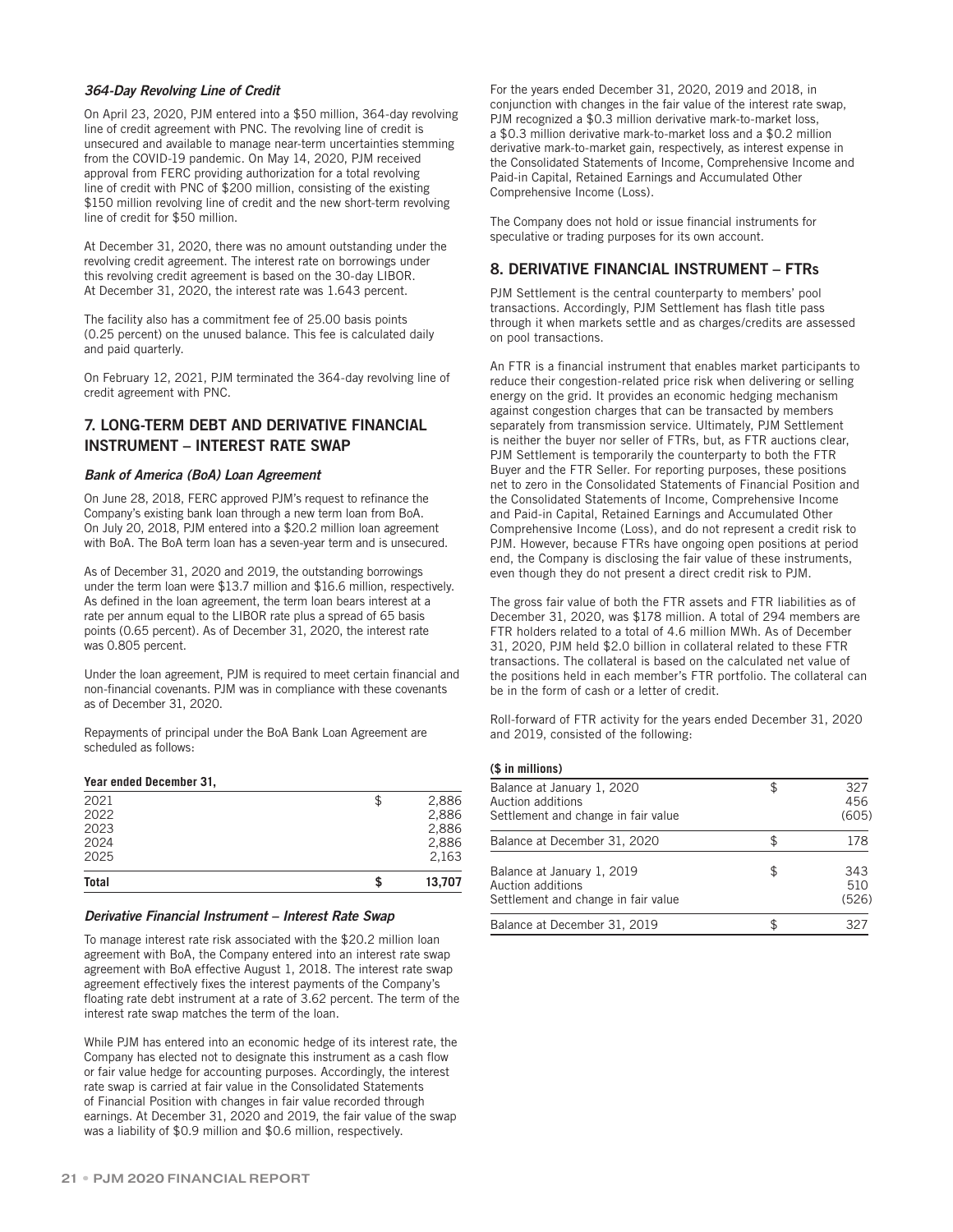#### **9. FAIR VALUE DISCLOSURES**

Fair value is the price that would be received to sell an asset, or paid to transfer a liability, in an orderly transaction between market participants at the measurement date (exit price). In determining fair values, PJM utilizes market data or assumptions that market participants would use in pricing the asset or liability, including assumptions about risk and the risks inherent in the inputs to the valuation technique. The authoritative guidance pertaining to fair value establishes a fair value hierarchy that prioritizes the inputs used to measure fair value. The hierarchy gives the highest priority to unadjusted quoted prices in active markets for identical assets or liabilities (Level 1 measurement) and the lowest priority to unobservable inputs (Level 3 measurement). The three levels of the fair value hierarchy defined by this guidance are as follows:

**Level 1** – Quoted prices are available in active markets for identical assets or liabilities as of the reporting date. Active markets are those in which transactions for the asset or liability occur in sufficient frequency and volume to provide pricing information on an ongoing basis.

**Level 2** – Pricing inputs are other-than-quoted prices in active markets included in Level 1 that are directly or indirectly observable as of the reporting date. Level 2 includes those financial instruments that are valued using broker quotes in liquid markets and other observable pricing data. Level 2 also includes those financial instruments that are valued using internally developed methodologies that have been corroborated by observable market data through correlation or by other means. Significant assumptions are observable in the marketplace throughout the full term of the instrument and can be derived from observable data or are supported by observable levels at which transactions are executed in the marketplace.

**Level 3** – Pricing inputs include significant inputs that are generally less observable than those from objective sources.

PJM utilizes valuation techniques that maximize the use of observable inputs and minimize the use of unobservable inputs. PJM is able to classify fair value balances based on the observability of the inputs. In accordance with the authoritative guidance, financial assets and liabilities are classified in their entirety based on the lowest level of observability for an input that is significant to the fair value measurement. PJM's assessment of the significance of a particular input to the fair value measurement requires the exercise of judgment and may affect the valuation of fair value assets and liabilities and their placement within the fair value hierarchy levels.

The following table presents PJM's cash and cash equivalents as well as financial assets and liabilities that were accounted for at fair value on a recurring basis as of December 31, 2020 and 2019, by level within the fair value hierarchy.

| (\$ in millions)             |             | Dec. 31, 2020      |                    |                          |                   |  |  |  |  |  |
|------------------------------|-------------|--------------------|--------------------|--------------------------|-------------------|--|--|--|--|--|
|                              | Level 1     | Level <sub>2</sub> | Level <sub>3</sub> | <b>Carrying</b><br>Value | Carrying<br>Value |  |  |  |  |  |
| Cash and cash<br>equivalents | $$1,904$ \$ |                    | - \$               | $-$ \$ 1.904             | \$<br>1.650       |  |  |  |  |  |
| Deposit<br>liabilities       | 1,801       |                    |                    | 1.801                    | 1.598             |  |  |  |  |  |
| Derivative<br>liabilities    |             |                    |                    |                          |                   |  |  |  |  |  |

The fair value of FTR assets and liabilities for which PJM Settlement is the counterparty for an instant are determined on a recurring basis based on Level 3 inputs within the fair value hierarchy. The valuation model used is based on a three-year weighted average of historical location marginal prices by month by node. The model also calculates separate historic values for on-peak, off-peak and 24-hour FTRs. For reporting purposes, these positions net to zero in the Consolidated Statements of Financial Position and the Consolidated Statements of Income, Comprehensive Income and Paid-in Capital, Retained Earnings and Accumulated Other Comprehensive Income (Loss), and are not presented in the table above.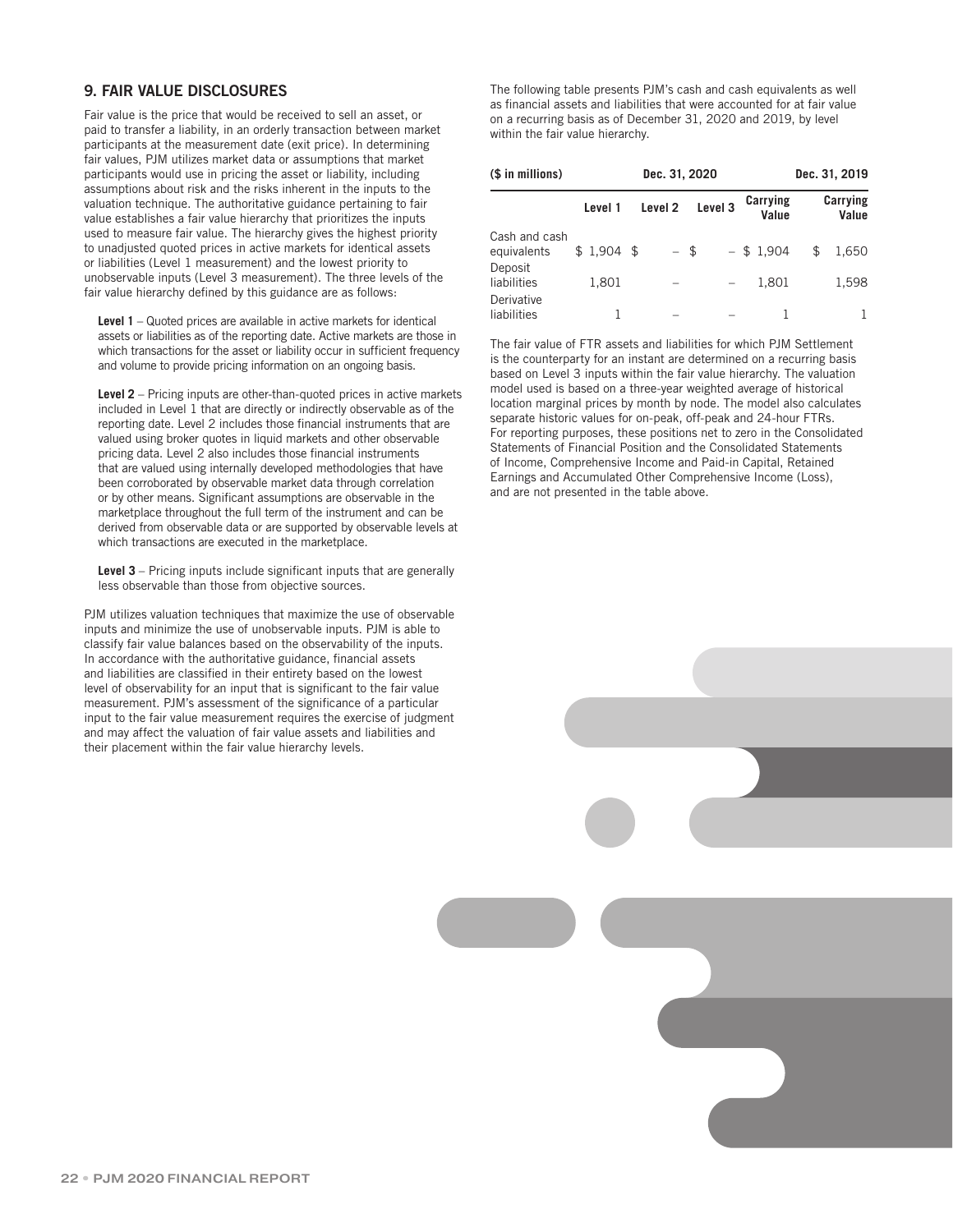#### **10. INCOME TAXES**

Income tax expense shown on the Consolidated Statements of Income and Paid-in Capital, Retained Earnings and Accumulated Other Comprehensive Income (Loss) consisted of the following:

|                                                                              |    | 2020                  |    | 2019                   | 2018                         |
|------------------------------------------------------------------------------|----|-----------------------|----|------------------------|------------------------------|
| Federal income taxes<br>Current<br>Deferred<br>Change in valuation allowance | \$ | 5,002<br>(4,003)<br>- | \$ | 3,381<br>(2,124)<br>42 | \$<br>4,193<br>(3,430)<br>10 |
|                                                                              |    | 999                   |    | 1,299                  | 773                          |
| State income taxes                                                           |    |                       |    |                        |                              |
| Current                                                                      |    | 1,197                 |    | 849                    | 1,538                        |
| Deferred                                                                     |    | (1,086)               |    | (189)                  | (1, 118)                     |
| Change in valuation allowance                                                |    | (9)                   |    |                        |                              |
|                                                                              |    | 102                   |    | 660                    | 420                          |
| Income tax expense                                                           | ቍ  | 1,101                 | œ  | 1,959                  | \$<br>1,193                  |

The effects of temporary differences giving rise to deferred income tax assets at December 31, 2020 and 2019 consisted of the following:

|                                           | 2020            | 2019           |  |
|-------------------------------------------|-----------------|----------------|--|
| Deferred tax liabilities                  |                 |                |  |
| Deferred pension and postretirement costs | \$<br>(26, 379) | \$<br>(15,619) |  |
|                                           | (26, 379)       | (15,619)       |  |
| Deferred tax assets                       |                 |                |  |
| Postretirement health care                | 18,576          | 15,573         |  |
| Accrued expenses                          | 19,703          | 10,321         |  |
| Pension                                   | 13,933          | 13,356         |  |
| Net operating loss carryforwards          | 5,748           | 6,346          |  |
| Deferred regulatory liability             | 5,397           | 1,802          |  |
| Fixed assets                              | 989             | 994            |  |
|                                           | 64,346          | 48,392         |  |
| Net deferred income tax assets            | 37,967          | 32,773         |  |
| Valuation allowance                       | (3,489)         | (3,480)        |  |
| Deferred income tax assets, net           | \$<br>34,478    | \$<br>29,293   |  |

The income tax rate on PJM's operating activities differed from the federal statutory rate as follows:

|                                                                            | 2020  | 2019  | 2018  |
|----------------------------------------------------------------------------|-------|-------|-------|
| Income tax expense at the federal statutory rate<br>Income resulting from: | 667   | 798   | 479   |
| Changes in valuation allowance                                             | (5)   | 42    | 10    |
| Meals and entertainment                                                    | 210   | 431   | 255   |
| State income taxes, net of federal tax benefit                             | 270   | 510   | 330   |
| Other                                                                      | (41)  | 178   | 119   |
| Income tax expense                                                         | 1.101 | 1.959 | 1.193 |

PJM has net operating loss carryforwards of \$71.3 million for Pennsylvania state tax purposes that begin expiring in 2030. PJM has concluded that it is more likely than not, due to enacted statutory restrictions, that certain Pennsylvania net operating loss carryforwards will expire, and therefore, the Company recorded a \$1.7 million valuation allowance against these deferred tax assets and a \$1.8 million valuation allowance against certain other deferred tax assets with an indefinite future reversal period.

PJM and its subsidiaries file a U.S. consolidated federal income tax return and consolidated or separate company tax returns in various states, including of the Commonwealth of Pennsylvania. The tax years subsequent to 2015 remain open to examination by the United States Internal Revenue Service, and generally, the tax years subsequent to 2016 remain open to examination by various state taxing authorities. There are no ongoing audits at this time.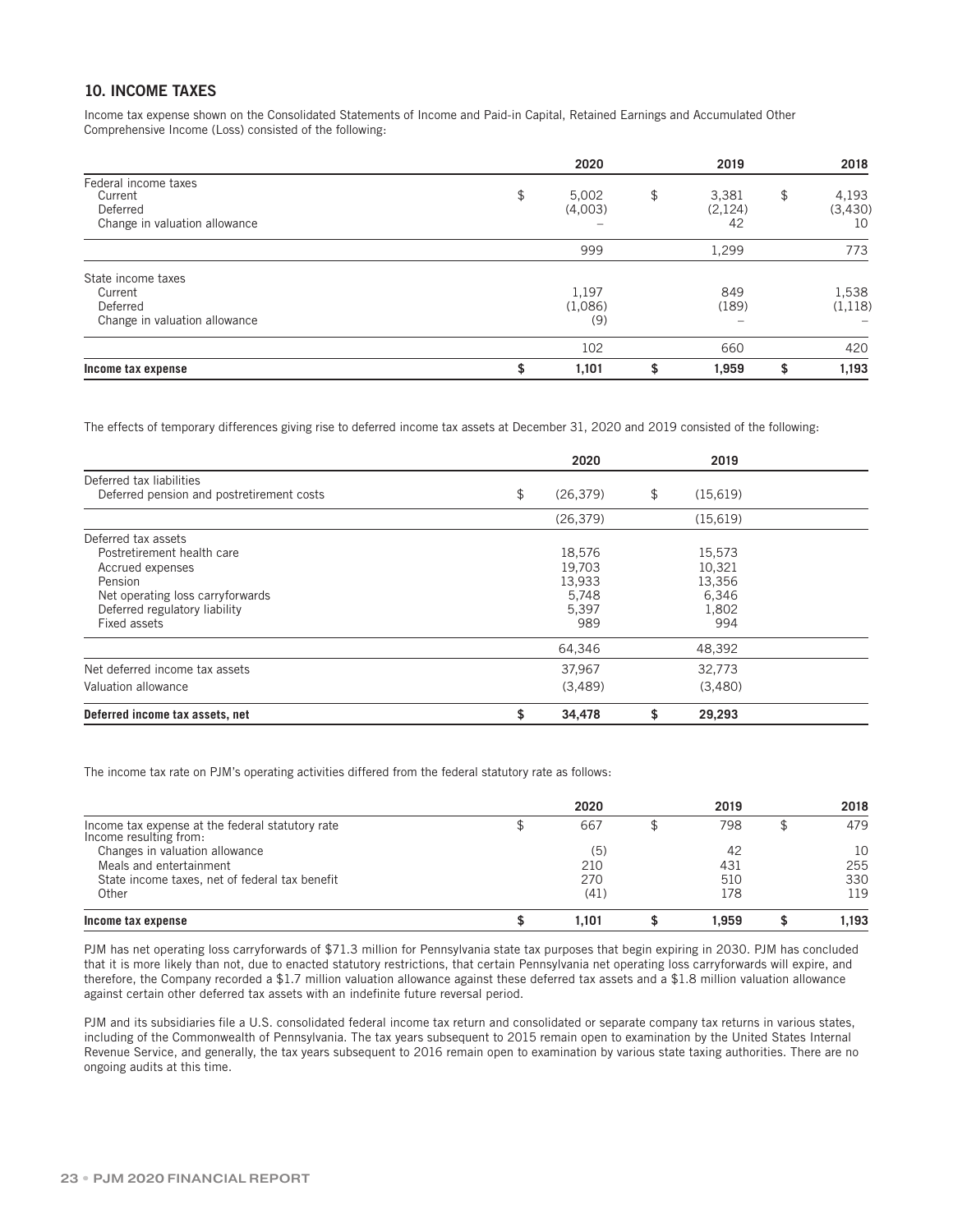#### **11. BENEFIT PLANS**

#### *Pension Plan*

PJM sponsors a defined benefit Pension Plan (the Plan) that covers all regular full-time employees and part-time employees hired prior to January 1, 2014. Benefits under the Plan are based on years of service and the employee's compensation. PJM's funding of the Plan is determined according to the funding requirements set forth by the Employee Retirement Income Security Act of 1974 (ERISA). Plan assets are invested primarily in stocks and bonds and are monitored by PJM's Benefits Administration Committee. This plan was closed to new participants beginning January 1, 2014. Employees hired on or after January 1, 2014, are given a supplemental benefit in their 401(k) Savings Plan (the Savings Plan) based on their age and years of service.

#### *Supplemental Executive Retirement Plan (SERP)*

PJM sponsors a SERP to provide certain members of executive management with benefits in excess of normal pension benefits. PJM invested \$4.2 million in equity securities in prior years with the intention to use the proceeds to offset future obligations under the SERP. There were no contributions made during the years ended December 31, 2020 and 2019. The investment is included in other non-current assets in the Consolidated Statements of Financial Position at its market value of \$0.5 million and \$1.1 million as of December 31, 2020 and 2019, respectively.

During 2020, PJM recognized a settlement charge of \$1.0 million within SERP pension for an expense related to the payment of lump-sum benefits on January 1, 2020 and July 1, 2020.

In conjunction with the establishment of a defined contribution SERP on January 1, 2021, benefit accruals in the existing defined benefit SERP were frozen as of December 31, 2020. PJM recognized a curtailment charge of \$0.2 million at December 31, 2020, related to the freeze of benefit accruals.

#### *Deferred Compensation Plan*

PJM sponsors a deferred compensation plan to provide an opportunity to certain members of executive management and the PJM Board of Managers to defer a portion of compensation. At December 31, 2020 and 2019, the value of this employee liability amounted to \$25.6 million and \$24.3 million, respectively. This amount is included in other employee benefits in the Consolidated Statements of Financial Position.

#### *Postretirement Benefits*

The Other Postretirement Employee Benefit Plan (OPEB Plan) provides certain health care and other benefits to retired employees and their spouses and dependents. The amount of the pre-65 benefit is dependent upon the employee's years of service at retirement. The amount of post-65 benefit at retirement is dependent upon the employee's age and years of service as of January 1, 2016. The post-65 OPEB Plan was closed to new hires as of January 1, 2010.

The schedules that follow show the changes in the benefit obligations, plan assets and funded status of the respective plans as of December 31, 2020 and 2019, and components of net periodic pension and postretirement health care costs of these plans for the years ended December 31, 2020, 2019 and 2018.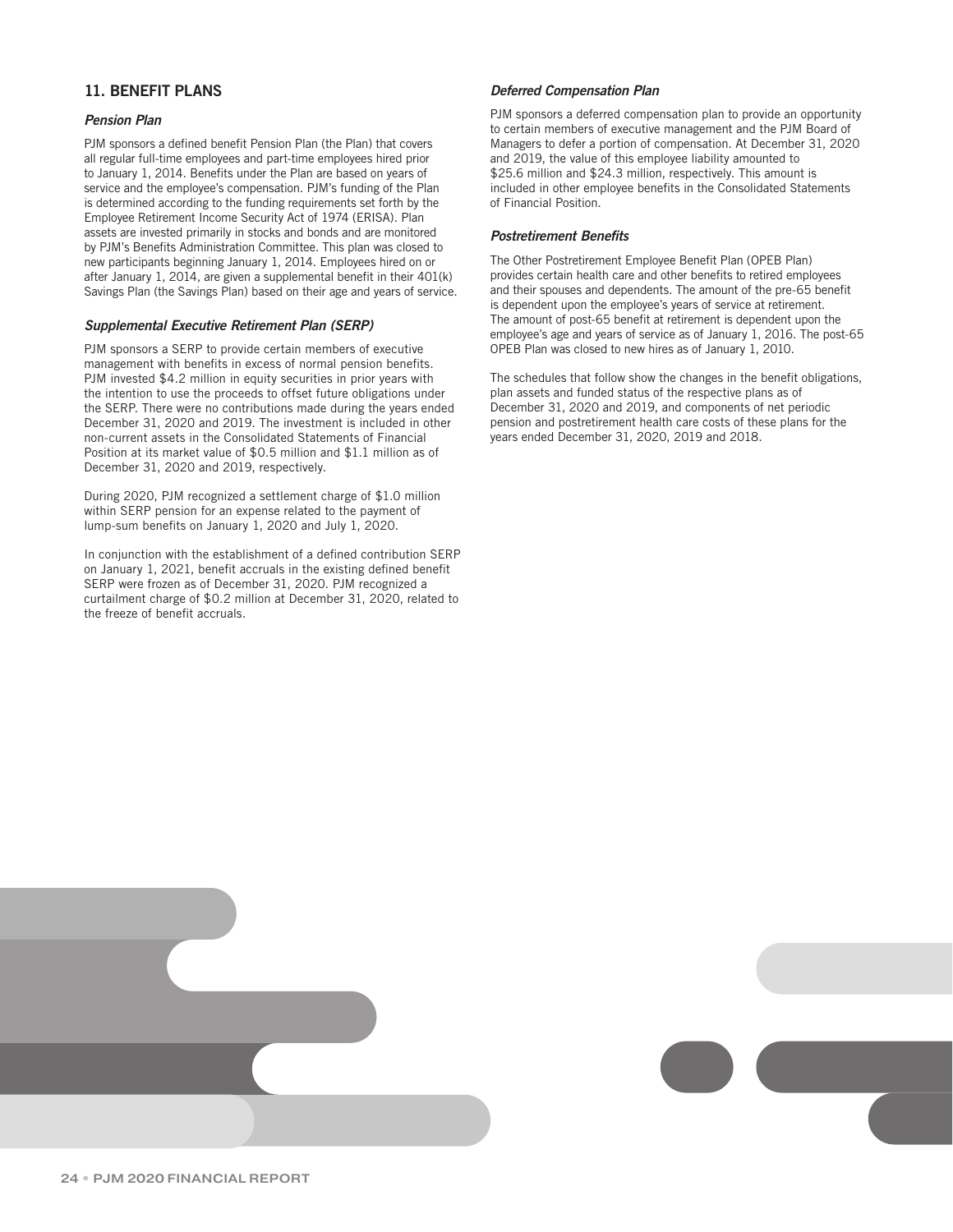|                                                             | <b>Pension Benefits</b> |                                  |    |              |    |              |    | <b>Other Postretirement</b> |    |                 |  |
|-------------------------------------------------------------|-------------------------|----------------------------------|----|--------------|----|--------------|----|-----------------------------|----|-----------------|--|
|                                                             | Qualified               |                                  |    | <b>SERP</b>  |    |              |    | <b>Benefits</b>             |    |                 |  |
|                                                             | 2020                    | 2019                             |    | 2020         |    | 2019         |    | 2020                        |    | 2019            |  |
| <b>CHANGE IN BENEFIT OBLIGATION</b>                         |                         |                                  |    |              |    |              |    |                             |    |                 |  |
| Net benefit obligation at beginning of year<br>Service cost | \$ 276,847<br>10,813    | 227.612<br>$\mathbb{S}$<br>9,577 | \$ | 7.394<br>369 | \$ | 7.293<br>347 | \$ | 65,826<br>1.795             | \$ | 56.127<br>1,493 |  |
| Interest cost                                               | 9,895                   | 9.728                            |    | 172          |    | 317          |    | 2.358                       |    | 2.379           |  |
| Plan settlements                                            |                         | $\hspace{0.1mm}-\hspace{0.1mm}$  |    | (3.199)      |    |              |    |                             |    |                 |  |
| Plan curtailments                                           | -                       |                                  |    | (2,001)      |    |              |    |                             |    |                 |  |
| Plan amendments                                             |                         |                                  |    |              |    | 227          |    |                             |    |                 |  |
| Plan participants' contributions                            |                         |                                  |    |              |    |              |    | 54                          |    | 74              |  |
| Actuarial loss (gain)                                       | 67.851                  | 37.684                           |    | 1.775        |    | (123)        |    | 11.937                      |    | 7,113           |  |
| Gross benefits paid                                         | (11,167)                | (7.754)                          |    | (73)         |    | (667)        |    | (1,506)                     |    | (1,360)         |  |
| Net obligation at end of year                               | 354.239                 | 276.847<br>S.                    | \$ | 4,437        | \$ | 7.394        | \$ | 80.464                      | \$ | 65,826          |  |

PJM uses a measurement date of December 31 for all of its pension and postretirement benefit plans.

|                                                                                                                                                                                                              | <b>Pension Benefits</b>                       |                                    |    |                          |             |              |                                                 | <b>Other Postretirement</b>                     |
|--------------------------------------------------------------------------------------------------------------------------------------------------------------------------------------------------------------|-----------------------------------------------|------------------------------------|----|--------------------------|-------------|--------------|-------------------------------------------------|-------------------------------------------------|
|                                                                                                                                                                                                              | Qualified                                     |                                    |    |                          | <b>SERP</b> |              |                                                 | <b>Benefits</b>                                 |
|                                                                                                                                                                                                              | 2020                                          | 2019                               |    | 2020                     |             | 2019         | 2020                                            | 2019                                            |
| <b>CHANGE IN PLAN ASSETS</b>                                                                                                                                                                                 |                                               |                                    |    |                          |             |              |                                                 |                                                 |
| Fair value of plan assets at beginning of year<br>Actual return on plan assets<br><b>Employer contributions</b><br>Plan settlements<br>Plan participants' contributions<br>Gross benefits paid<br>Adjustment | 256,811<br>\$<br>34,886<br>10,000<br>(11,167) | 212,197<br>\$<br>52,368<br>(7,754) | \$ | 3,273<br>(3,199)<br>(74) | \$          | 667<br>(667) | \$<br>14,212<br>2,003<br>1,452<br>55<br>(1,506) | 11,341<br>\$<br>2,871<br>1,286<br>74<br>(1,360) |
| Fair value of plan assets at end of year                                                                                                                                                                     | 290,530                                       | 256,811                            |    |                          |             |              | 16,216                                          | 14,212                                          |
| Funded status at end of year<br>Unrecognized net actuarial loss<br>Unrecognized prior service cost<br>Unrecognized net transition obligation                                                                 | (63,709)                                      | (20,036)                           |    | (4, 437)                 |             | (7, 394)     | (64, 248)                                       | (51, 614)                                       |
| Net amount recognized at end of year<br>and amounts recognized in the Statements<br>of Financial Position                                                                                                    | (63,709)<br>S                                 | (20, 036)<br>S                     | S  | (4, 437)                 | S           | (7, 394)     | (64, 248)<br>S.                                 | (51, 614)<br>S                                  |

|                                                                     | <b>Pension Benefits</b> |           |              |        |    |             |    |              | <b>Other Postretirement</b> |                  |   |                     |  |
|---------------------------------------------------------------------|-------------------------|-----------|--------------|--------|----|-------------|----|--------------|-----------------------------|------------------|---|---------------------|--|
|                                                                     |                         | Qualified |              |        |    | <b>SERP</b> |    |              |                             | <b>Benefits</b>  |   |                     |  |
|                                                                     |                         | 2020      |              | 2019   |    | 2020        |    | 2019         |                             | 2020             |   | 2019                |  |
| AMOUNTS RECOGNIZED IN DEFERRED PENSION<br>AND POSTRETIREMENT COSTS: |                         |           |              |        |    |             |    |              |                             |                  |   |                     |  |
| Net actuarial loss (gain)<br>Prior service cost (gain)              | S.                      | 93,540    | $\mathbb{S}$ | 45,836 | \$ | 844         | \$ | 2,296<br>220 | \$                          | 1,615<br>(4,761) | S | (9, 311)<br>(6,048) |  |
| Total                                                               |                         | 93.540    |              | 45,839 |    | 844         | \$ | 2.516        | \$                          | (3,146)          |   | (15, 359)           |  |
|                                                                     |                         |           |              |        |    |             |    |              |                             |                  |   |                     |  |

|                                                                          | <b>Pension Benefits</b>     |  |                                    |  |              |    | <b>Other Postretirement</b> |                       |  |                 |
|--------------------------------------------------------------------------|-----------------------------|--|------------------------------------|--|--------------|----|-----------------------------|-----------------------|--|-----------------|
|                                                                          | Qualified                   |  |                                    |  | <b>SERP</b>  |    |                             | <b>Benefits</b>       |  |                 |
|                                                                          | 2020                        |  | 2019                               |  | 2020         |    | 2019                        | 2020                  |  | 2019            |
| AMOUNTS RECOGNIZED IN THE STATEMENT<br>OF FINANCIAL POSITION CONSIST OF: |                             |  |                                    |  |              |    |                             |                       |  |                 |
| Current liability<br>Noncurrent liability                                | $\qquad \qquad -$<br>63.709 |  | $\overline{\phantom{m}}$<br>20.036 |  | 288<br>4.149 | \$ | 3.044<br>4.350              | \$<br>1.548<br>62.700 |  | 1.439<br>50.175 |
| Net amount recognized at end of year                                     | 63.709                      |  | 20,036                             |  | 4.437        |    | 7.394                       | 64.248                |  | 51.614          |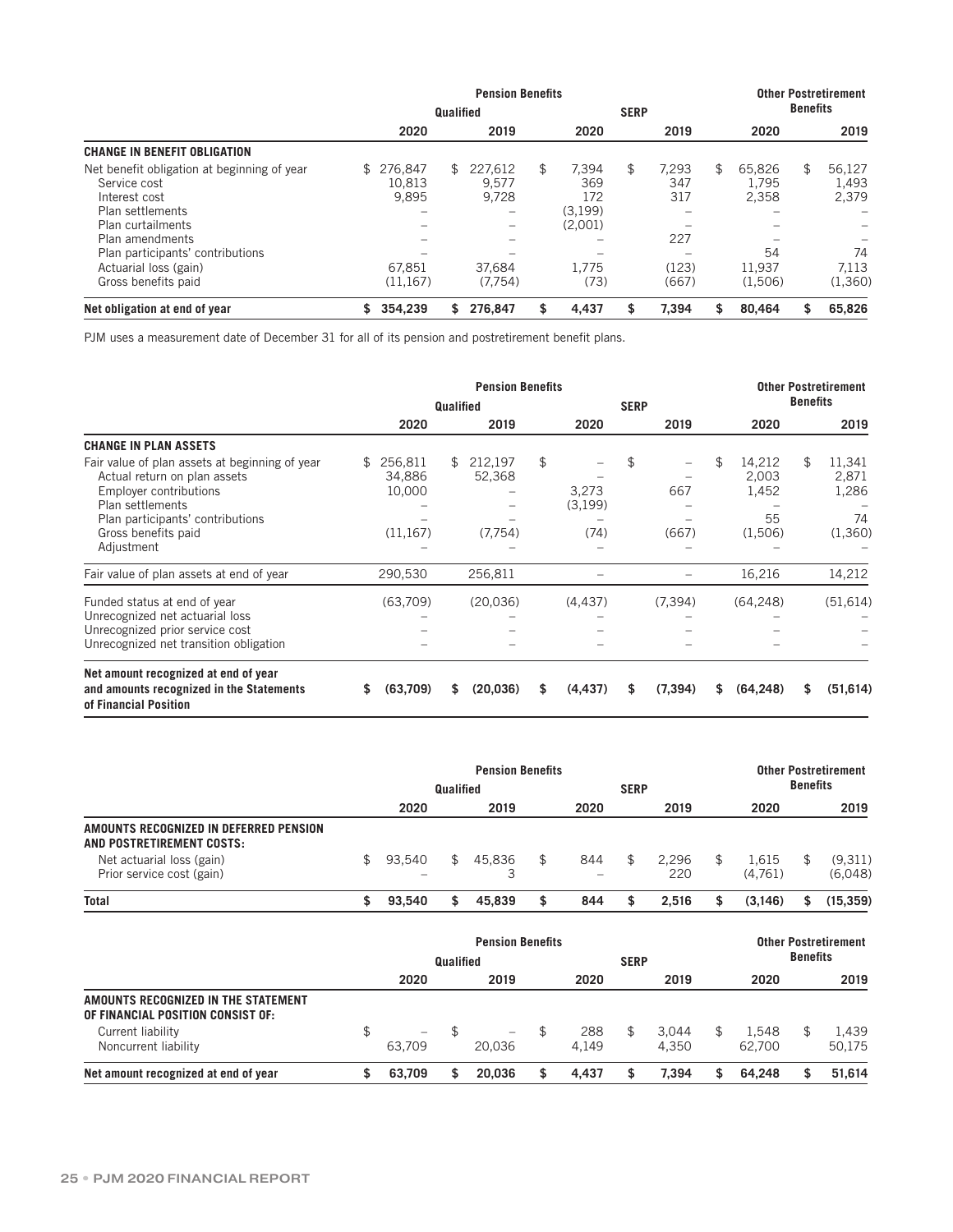At the end of 2020 and 2019, the PBO, the accumulated benefit obligation and the fair value of plan assets for all of PJM's pension and postretirement benefit plans are as follows:

|                                                                                             | <b>Pension Benefits</b><br>Qualified<br><b>SERP</b> |    |                               |  |                |  |                | <b>Other Postretirement</b><br><b>Benefits</b> |                  |
|---------------------------------------------------------------------------------------------|-----------------------------------------------------|----|-------------------------------|--|----------------|--|----------------|------------------------------------------------|------------------|
|                                                                                             | 2020                                                |    | 2019                          |  | 2020           |  | 2019           | 2020                                           | 2019             |
| End of year                                                                                 |                                                     |    |                               |  |                |  |                |                                                |                  |
| Projected benefit obligation<br>Accumulated benefit obligation<br>Fair value of plan assets | \$354,239<br>274.347<br>290.530                     | \$ | 276.847<br>215,280<br>256.811 |  | 4.437<br>4.437 |  | 7.394<br>5.905 | 80.464<br>16.216                               | 65,826<br>14.213 |

#### *Expected Cash Flows*

Information about expected cash flows for the pension and postretirement benefit plans follows:

|                                                                                | <b>Qualified Benefits</b> | <b>SERP Benefits</b> | <b>Other Postretirement Benefits</b> |        |  |
|--------------------------------------------------------------------------------|---------------------------|----------------------|--------------------------------------|--------|--|
| <b>Employer contributions</b>                                                  |                           |                      |                                      |        |  |
| Expected employer contributions for 2021<br>to plan trusts                     | \$                        | \$                   | \$                                   | 1,548  |  |
| Expected employer contributions in<br>form of direct benefit payments for 2021 |                           | 288                  |                                      | 1,548  |  |
| <b>Expected benefit payments</b>                                               |                           |                      |                                      |        |  |
| 2021                                                                           | 8.341                     | 288                  |                                      | 1.548  |  |
| 2022                                                                           | 10.149                    | 309                  |                                      | 1.726  |  |
| 2023                                                                           | 11,181                    | 286                  |                                      | 1,913  |  |
| 2024                                                                           | 11.936                    | 326                  |                                      | 2,122  |  |
| 2025                                                                           | 13,655                    | 460                  |                                      | 2,389  |  |
| 2026-2031                                                                      | 87.482                    | 1.677                |                                      | 15.789 |  |

The table above reflects the benefits expected to be paid from the plan or from PJM's assets for PJM's share of the benefit cost. The participants' share of the cost, which is funded by participant contributions to the plan, is not included in this table. Expected contributions to plan trusts reflect expected amounts to be contributed by PJM to the fund.

|                                                                                                                  | <b>Pension Benefits</b>                      |                                                    |                                                |    |                         |    |                   | <b>Other Postretirement Benefits</b> |                          |    |                                            |    |                                             |                                                  |
|------------------------------------------------------------------------------------------------------------------|----------------------------------------------|----------------------------------------------------|------------------------------------------------|----|-------------------------|----|-------------------|--------------------------------------|--------------------------|----|--------------------------------------------|----|---------------------------------------------|--------------------------------------------------|
|                                                                                                                  |                                              | Qualified                                          |                                                |    |                         |    | <b>SERP</b>       |                                      |                          |    |                                            |    |                                             |                                                  |
|                                                                                                                  | 2020                                         | 2019                                               | 2018                                           |    | 2020                    |    | 2019              |                                      | 2018                     |    | 2020                                       |    | 2019                                        | 2018                                             |
| <b>COMPONENT OF NET</b><br><b>PERIODIC BENEFIT COST</b>                                                          |                                              |                                                    |                                                |    |                         |    |                   |                                      |                          |    |                                            |    |                                             |                                                  |
| Service cost<br>Interest cost<br>Expected return on assets<br>Prior service cost (gain)<br>Actuarial loss (gain) | \$10.812<br>9.895<br>(16, 167)<br>3<br>1,428 | 9.577<br>\$<br>9.728<br>(13, 333)<br>(18)<br>2,458 | \$10.957<br>9.014<br>(14,880)<br>(18)<br>2.205 | \$ | 370<br>172<br>29<br>171 | \$ | 347<br>317<br>271 | \$                                   | 364<br>272<br>348        | \$ | 1.795<br>2.358<br>(910)<br>(1.287)<br>(83) | \$ | 1.493<br>2.379<br>(726)<br>(1.287)<br>(627) | \$<br>1,694<br>2,279<br>(667)<br>(1,287)<br>(83) |
| Curtailment charge<br>Settlement charge                                                                          | $\overline{\phantom{m}}$                     | -                                                  | -                                              |    | 191<br>1,064            |    | -                 |                                      | $\overline{\phantom{m}}$ |    | -                                          |    | $\overline{\phantom{0}}$                    |                                                  |
| Total net periodic<br>benefit cost                                                                               | 5,971<br>\$                                  | 8,412<br>\$                                        | 7,278<br>S                                     | \$ | 1,997                   | \$ | 942               | S                                    | 991                      | \$ | 1,873                                      | \$ | 1,232                                       | \$<br>1,936                                      |

Discount rates of 2.76 percent, 2.69 percent and 2.70 percent were used to calculate year-end 2020 pension, SERP and other postretirement benefit obligations, respectively.

For each of the years ended December 31, 2020, 2019 and 2018, \$0.8 million, \$0.6 million and \$0.7 million of total pension and postretirement benefits expense were included in capitalized project costs, respectively.

The estimated net loss and prior service costs for PJM's pension plans that will be amortized from deferred recovery of pension and postretirement costs into net periodic benefit cost in 2021 is \$2.8 million. The estimated net gain and prior service credits for PJM's postretirement plan that will be amortized from deferred recovery of pension and postretirement costs into net periodic benefit cost in 2021 is \$1.4 million.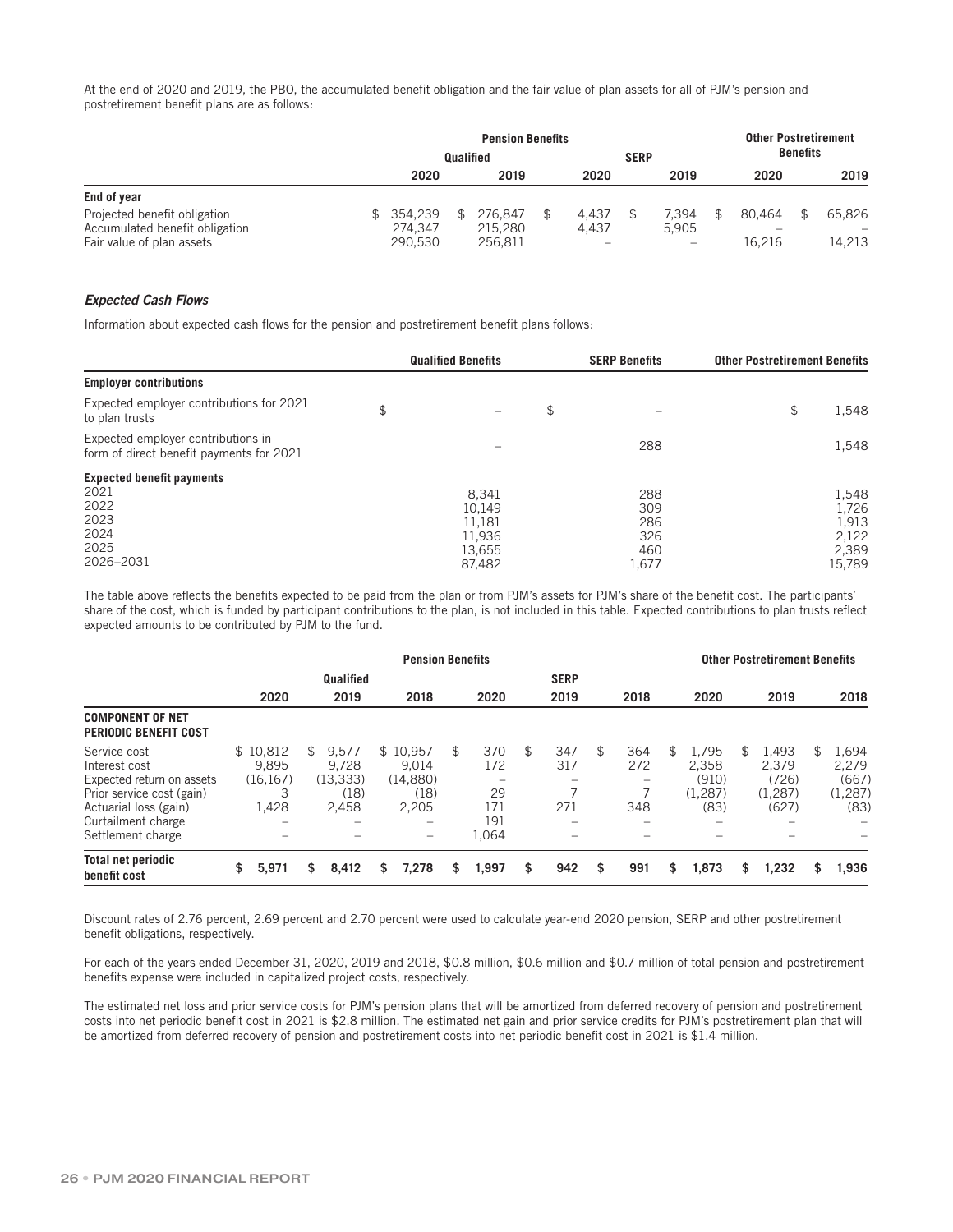The following schedule shows the assumptions used to calculate the pension and postretirement benefit expense for the years ended December 31, 2020, 2019 and 2018.

|                                |       | <b>Pension Benefits</b> | <b>Other Postretirement Benefits</b> |       |       |       |
|--------------------------------|-------|-------------------------|--------------------------------------|-------|-------|-------|
|                                | 2020  | 2019                    | 2018                                 | 2020  | 2019  | 2018  |
| Discount rate                  | 3.65% | (a)                     | 3.70%                                | 3.55% | 4.30% | 3.70% |
| Expected return on plan assets | 6.40% | 6.40%                   | 6.60%                                | N/A   | N/A   | N/A   |
| Rate of comparison increase    | 4.50% | 4.50%                   | 4.50%                                | 6.40% | 4.50% | 4.50% |
| Medical care cost trend rate   |       |                         |                                      |       |       |       |
| Current (Pre-65)               |       |                         |                                      | 5.65% | 5.92% | 6.17% |
| Current (Post-65)              |       |                         |                                      | 6.02% | 6.48% | 6.93% |
| Ultimate (Pre-65)              |       |                         |                                      | 4.46% | 4.46% | 4.46% |
| Ultimate (Post-65)             |       |                         |                                      | 4.45% | 4.45% | 4.45% |
| Years to ultimate              |       |                         |                                      | 18    | 19    | 20    |

(a) – Pension expense for the SERP for the period January 1, 2020 through June 30, 2020, was calculated using a discount rate of 3.55 percent, from July 1, 2020 through December 30, 2020, using a discount rate of 3.00 percent and on December 31, 2020, using a discount rate of 2.69 percent.

The expected return on plan assets assumption has been determined based on PJM's investment objectives and is supported by analysis of simulated investment return using capital market assumptions published in Mercer Investment Consulting's Capital Markets Outlook for the plan's target asset mix, net of an adjustment for expense to be paid from the plan assets.

The asset allocation for the PJM pension plan and other postretirement benefits plan at the end of 2020 and 2019, and the target allocation for 2020 and 2019, by asset category follows. The fair value of plan assets for the PJM pension plan and other postretirement benefit plans was \$306.7 million and \$271.0 million at the end of 2020 and 2019, respectively.

| <b>Asset Category</b>                         | <b>Target Allocation</b>                | 2020                | <b>Target Allocation</b>          | 2019                |
|-----------------------------------------------|-----------------------------------------|---------------------|-----------------------------------|---------------------|
| Equity securities<br>Debt securities<br>Other | $35\% - 45\%$<br>55%-65%<br>$0\% - 2\%$ | 49%<br>50%<br>$1\%$ | 50%-60%<br>40%-50%<br>$0\% - 2\%$ | 55%<br>44%<br>$1\%$ |
| <b>Total</b>                                  | 100%                                    | 100%                | 100%                              | 100%                |

The assets of the PJM pension plan and other postretirement benefit plan are invested to provide a source of retirement income for participants and beneficiaries of the plan. The financial objectives of the plans have been established in conjunction with the comprehensive review of the current and projected financial requirements of the plans. The financial objectives are to maximize assets in order to consistently and materially exceed the accumulated benefit obligation under the plans and to reduce contributions over time.

The assets of the PJM pension plan and other postretirement benefit plan are invested in accordance with all relevant legislation and regulation, in a manner consistent with fiduciary standards of ERISA and other applicable law. Specifically, the investment program includes such safeguards and diversity to which a prudent investor would adhere, and all transactions undertaken on behalf of the plans are in the sole interest of plan participants and their beneficiaries.

#### *Fair Value Measurements*

The following table presents PJM's pension and other postretirement benefit plan assets measured at fair value and their respective levels within the fair value hierarchy as of December 31, 2020 and 2019:

| As of December 31, 2020 (a)                                                   | Level 1     | Level 2                  | Level 3                        | <b>Carrying Value</b>                   |
|-------------------------------------------------------------------------------|-------------|--------------------------|--------------------------------|-----------------------------------------|
| Plan assets:<br>Cash and cash equivalents<br>Commingled funds<br>Mutual funds | \$<br>1.920 | \$<br>149.704<br>155.122 | \$<br>$\overline{\phantom{0}}$ | \$<br>1.920<br>149,704(b)<br>155,122(c) |
| Total plan assets                                                             | \$<br>1.920 | \$<br>304.826            | \$<br>$\qquad \qquad$          | 306,746                                 |
| As of December 31, 2019 (a)                                                   | Level 1     | Level 2                  | Level 3                        | <b>Carrying Value</b>                   |
| Plan assets:<br>Cash and cash equivalents<br>Commingled funds<br>Mutual funds | \$<br>441   | \$<br>130.821<br>139,763 | \$<br>$\overline{\phantom{0}}$ | \$<br>441<br>130,821(b)<br>139,763(c)   |
| Total plan assets                                                             | \$<br>441   | \$<br>270.584            | \$<br>-                        | 271.025                                 |

(a) See Note 9 for a description of levels within the fair value hierarchy.

(b) The benefit plans own commingled funds that invest in equity and fixed-income securities.

(c) This category predominantly represents diverse issues of domestic investment-grade fixed-income securities.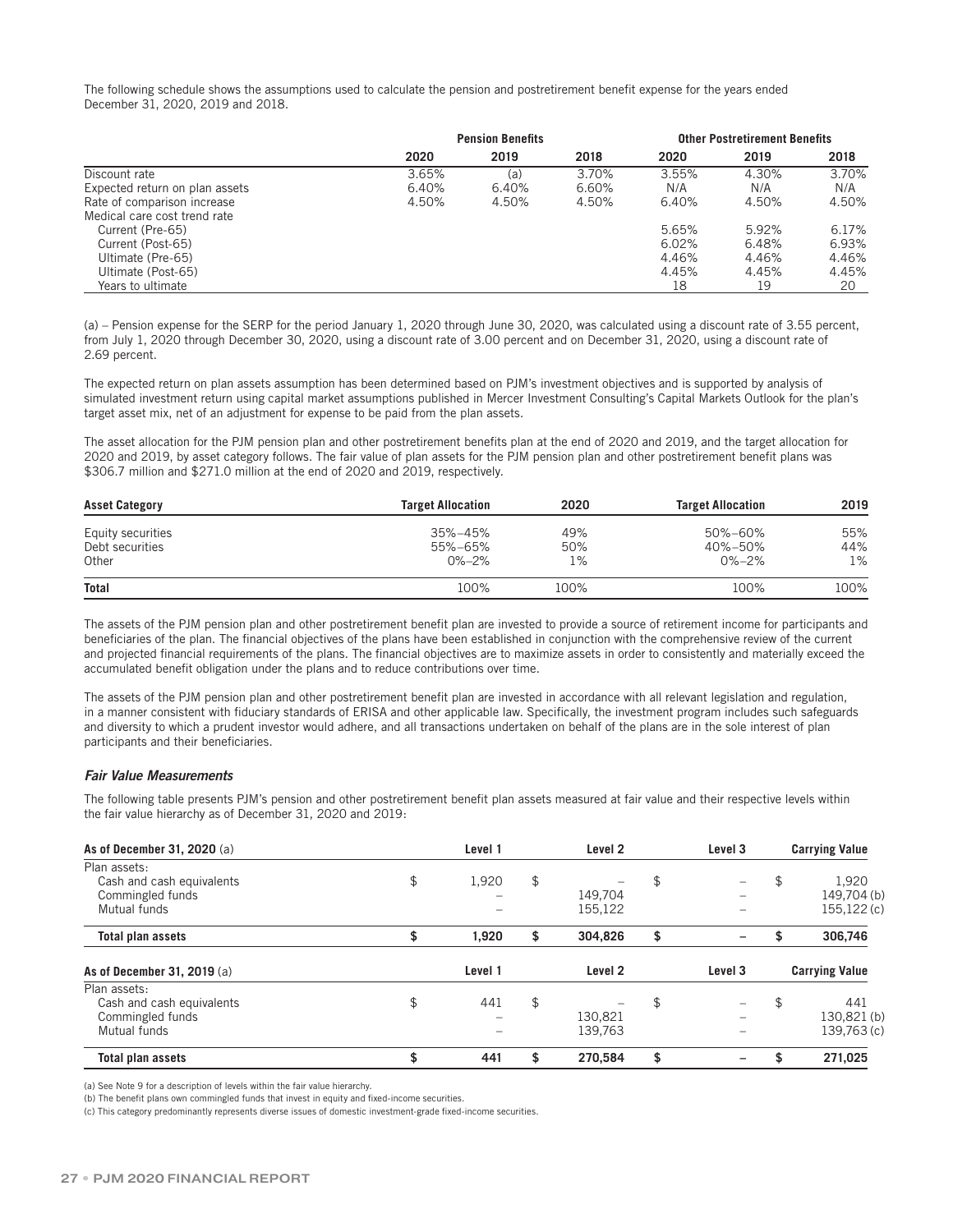#### *Valuation Techniques Used to Determine Fair Value*

**Cash equivalents** – Investments with maturities of three months or less when purchased, including certain short-term fixed-income securities, are considered cash equivalents and are included in the recurring fair value measurements hierarchy as Level 1.

**Commingled funds** – Commingled funds are maintained by investment companies that hold certain investments in accordance with a stated set of fund objectives, which are consistent with PJM's overall investment strategy. The values of the majority of commingled funds are not publicly quoted and must trade through a broker. For equity and fixed-income commingled funds traded through a broker, the fund administrator values the fund using the net asset value per fund share, derived from quoted prices in active markets of the underlying securities. These funds are valued at Net Asset Value (NAV) and have been categorized as Level 2.

**Mutual funds** – Mutual funds are pooled instruments that hold certain investments in accordance with a stated set of fund objectives, which are consistent with PJM's overall investment strategy. These funds consist of fixed income, developing markets and indexed securities. Fidelity Investments, the fund manager, monitors prices supplied by pricing services and may use a supplemental price source or change the primary price source of a given security if the portfolio managers challenge an assigned price and Fidelity determines that another price source is considered to be preferable. These funds are valued at NAV and have been categorized as Level 2.

#### *Savings Plan*

PJM also sponsors the 401(k) Plan (Savings Plan) for all eligible employees of the Company. The Savings Plan permits employees to contribute up to 75 percent of their gross compensation on a pretax basis, subject to limitations as described in the savings plan. PJM makes matching contributions equal to 100 percent of the employee's first 5 percent of gross salary contributed. PJM contributions to the Savings Plan were approximately \$5.7 million, \$5.3 million and \$4.8 million for the years ended December 31, 2020, 2019 and 2018, respectively. This expense is included in compensation in the Consolidated Statements of Income, Comprehensive Income and Paid-in Capital, Retained Earnings and Accumulated Other Comprehensive Income (Loss).

#### **12. COMMITMENTS AND CONTINGENCIES**

#### *Leases*

PJM leases office space under operating leases with various vendors. These leases are non-cancelable and expire during the period from 2021 to 2027.

Future minimum rentals under non-cancelable lease agreements are as follows:

| Year ended December 31, | <b>Operating</b> | Capital        |  |  |
|-------------------------|------------------|----------------|--|--|
| 2021                    | \$<br>1.193      | \$<br>1,861    |  |  |
| 2022<br>2023            | 1,148<br>788     | 1,941<br>2,022 |  |  |
| 2024                    | 788              | 2,103          |  |  |
| 2025                    | 788              | 2,185          |  |  |
| Remaining               | 1.379            | 3.173          |  |  |
| <b>Total</b>            | \$<br>6.084      | 13.285         |  |  |

#### **Other Items**

#### *Credit Matter*

On June 21, 2018, GreenHat Energy, LLC (GreenHat) defaulted on its obligations related to its FTR portfolio, which includes positions applicable to the then current planning year as well as the 2019/2020 and 2020/2021 planning years. In January 2019, FERC denied PJM's waiver requesting to only offer the August 2018 defaulted FTRs for liquidation in the FTR auction conducted in July 2018. In June 2019, FERC issued an order on clarification and set the matter for paper hearing and settlement judge procedures.

The parties submitted a settlement with FERC on October 9, 2019, that resolves all issues in this proceeding and avoids the resettlement of the stopped liquidation auction. FERC accepted the settlement by order dated December 30, 2019. The settlement provides for payment of \$17.5 million that was allocated to members as part of the default allocation. The aggregate payment default of GreenHat, net of collateral held, was billed to the non-defaulting members in accordance with the default allocation assessment formula in the Operating Agreement. Those default allocation billings and payments will continue through the end of the current planning year, which ends on May 31, 2021.

#### *Old Dominion Electric Cooperative v. PJM 2014 Polar Vortex Complaint*

On February 22, 2019, Old Dominion Electric Cooperative (ODEC) filed an amended complaint (Amended Complaint) against PJM in Circuit Court for Henrico County, Virginia, alleging that PJM directed ODEC to purchase natural gas during the 2014 Polar Vortex event in which temperatures fell to unprecedented levels and that ODEC should be made whole for its gas costs incurred, with an outstanding amount of approximately \$15 million. ODEC had previously attempted and failed to recover the same exact costs through a waiver petition filed before FERC in June 2014. On April 3, 2019, PJM filed a notice to remove the Amended Complaint to the United States District Court for the Eastern District of Virginia, because ODEC's civil action arises under federal law, namely, the Federal Power Act, the PJM Tariff, the PJM Operating Agreement and related federal doctrines.

On March 31, 2020, the District Court issued an opinion and order granting PJM's Motion to Dismiss with prejudice. The District Court found that ODEC's claims for compensation fall entirely within the PJM Tariff and therefore are exclusively governed by federal law and barred by the filed-rate doctrine. On April 23, 2020, ODEC filed a Notice of Appeal to the United States Court of Appeals for the Fourth Circuit (Circuit Court) of the District Court's Order on Motion to Dismiss. The parties have filed briefs with the Circuit Court and oral arguments are set for May 2021.